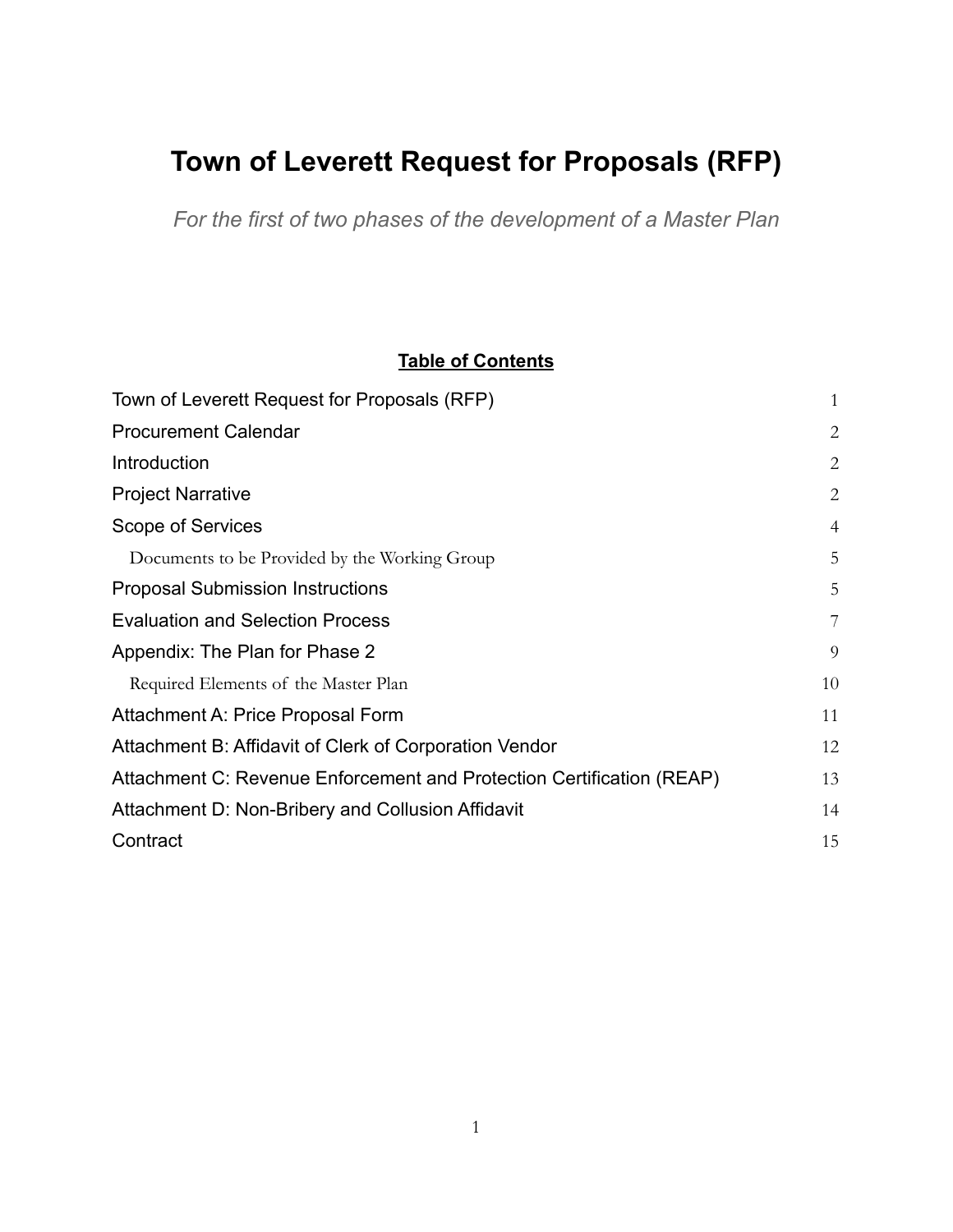## **Procurement Calendar**

<span id="page-1-0"></span>

| <b>Event</b>                 | <b>Date</b>              | <u>Time</u> |
|------------------------------|--------------------------|-------------|
| <b>RFP Released</b>          | <b>January 18, 2022</b>  | N/A         |
| <b>Written Inquiries Due</b> | <b>February 11, 2022</b> | $10:00$ am  |
| <b>Proposals Due</b>         | <b>February 18, 2022</b> | $2:00$ pm   |

## **Introduction**

<span id="page-1-1"></span>The Town of Leverett, Massachusetts seeks professional consulting services to prepare the first phase of a Comprehensive Master Plan (MP) in accordance with MGL Chapter 41, §81D. The successful proposal will come from consultants with a broad knowledge base in land use planning, housing, economic development, cultural asset development, smart growth, open space, historic preservation, municipal services, geographic information services (GIS), climate adaptation, and community resiliency. A more detailed discussion of these additional objectives is contained in the various sections below.

The Town expects that this Master Plan project will require two phases, spanning at least two years, to provide sufficient time for each task and to empower participation from a large number of residents in the process. This project scope covers the first of two phases, to be completed no later than June 30, 2022.

For this project scope, Leverett has a total **not-to-exceed** budget of \$36,000.00 including expenses for the engagement of a Master Plan Consultant. The Town of Leverett has received Community One Stop for Growth planning grant funding for the first year of a Comprehensive Master Plan. The Town plans to develop funding for the second year of the project.

## **Project Narrative**

<span id="page-1-2"></span>The Town of Leverett has no active Master Plan. As a result of two years of exploration by the Town's Revenue Committee, stakeholders from across Town government and the community have agreed that a Master Plan is a high priority action to address issues tasked to committees of volunteer residents who have worked in good faith and with dedication, but without the guidance and shared understanding of a comprehensive plan. These issues include: livability and affordability; capital and disaster planning; a comprehensive review of Zoning Bylaws; social and economic equity impacts of regulation and policy; discussion of whether and how to promote development; assessment of assets, liabilities, and town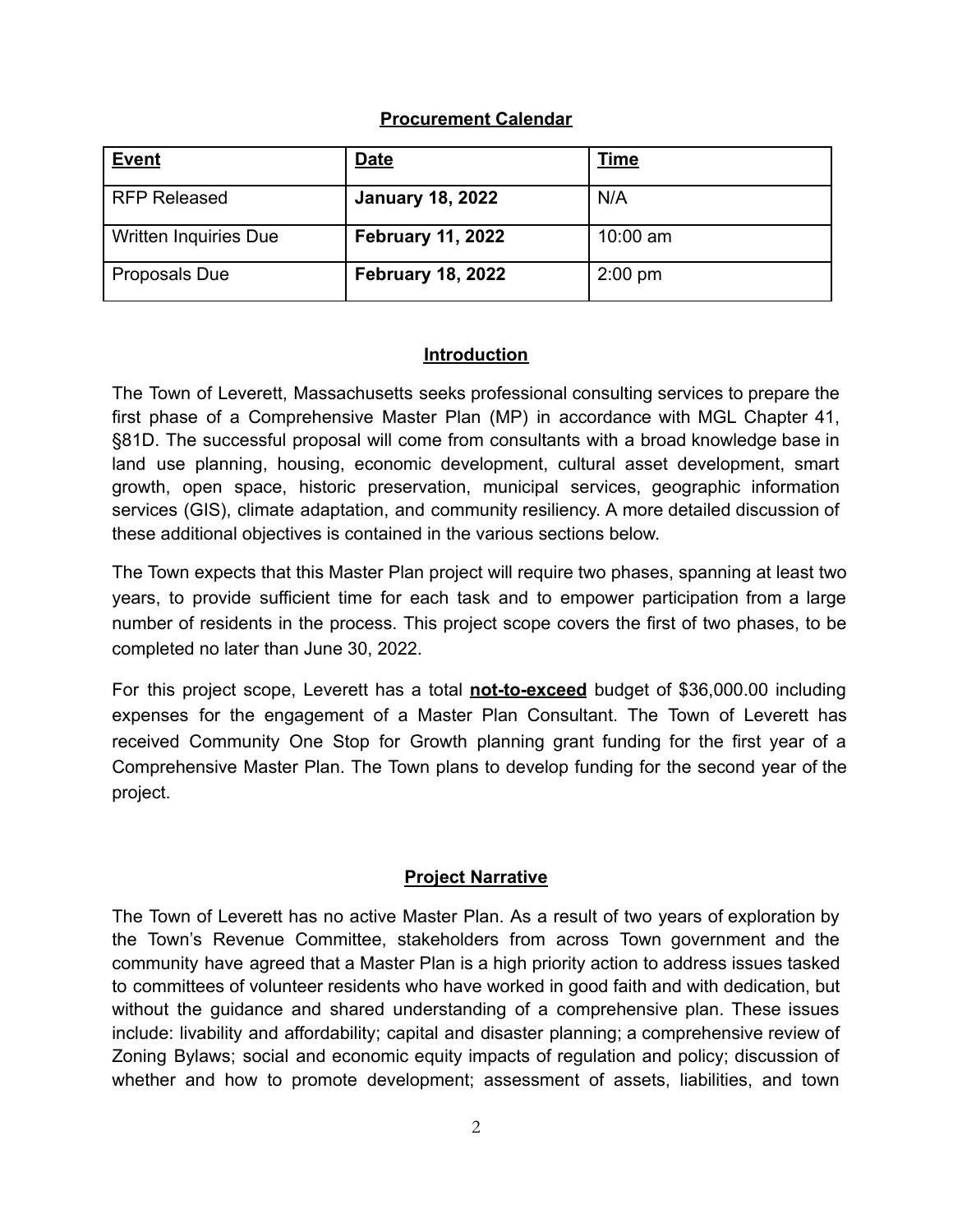services in terms of return on investment to best guide budget allocation; and consensus-building on how to address the property tax rate.

Leverett is located in Franklin County, just north of Amherst. According to the 2020 census, the Town population is 1,865, an increase of 0.8% from the 2010 census. Approximately 1,400 residents are registered to vote, and approximately 17% of registered voters turnout for Annual Town Meeting. The population is 86.6% White Alone (Non-Hispanic), a decrease from 91.3% in 2010. The housing occupancy rate is 93.1%, a decrease from 94.0% in 2010. The Town area is 22.8 square miles, is mainly wooded and residential, with 34 miles of local roads.

Leverett has a Town Meeting form of government, making almost all spending decisions at an Annual Town Meeting at the end of April or the beginning of May. The fiscal year 2021 tax rate is \$19.73 per thousand dollars of assessed valuation. The annual budget of over \$6.2M allocates about 2/3 to elementary and secondary school education. Leverett Elementary School is part of School Union 28 with the towns of Shutesbury, Erving, Wendell, and New Salem. At the middle and High School level, Leverett is part the Amherst Regional school system with the neighboring towns of Amherst, Shutesbury, and Pelham.

The Town has little commercial development, and the lack of infrastructure reduces prospects of commercial growth. The Town has municipally-owned fiber-optic broadband, but limited municipal water and no sewer system. A 2020 survey found both that the community values the rural character of the town, and supports increased commercial development that is small in scale and environmentally sensitive. There is a significant number of home-based businesses and the Town would like to support those enterprises.

Housing stock is limited. However, the Town's rich natural environment, proximity to UMass Amherst and our excellent school system make Leverett an attractive place to live.

The Town envisions completing a Master Plan that will at a minimum provide:

- 1. Guidance in the near-term (3-5 year horizon) for policy and zoning revisions, and prioritization of public investment in town infrastructure and facilities;
- 2. Inputs to and coordination with ongoing required updates to town plans including the Open Space and Recreation Plan and the Zoning Bylaws; and
- 3. Definition of roles, metrics and a process for ongoing oversight and assessment of successful initiatives according to the Master Plan, updates to the Master Plan, and long-term evaluation of the Master Plan.

Once completed, a comprehensive Plan will provide a framework for future regulatory changes, new policies for Town officials, and a guide to optimal investment of monetary resources and the time of staff and volunteers. The latter is particularly important: the Town does not have a large paid staff and thus relies on volunteers from a small population to assist with government needs. A community-wide Master Plan will help focus the actions of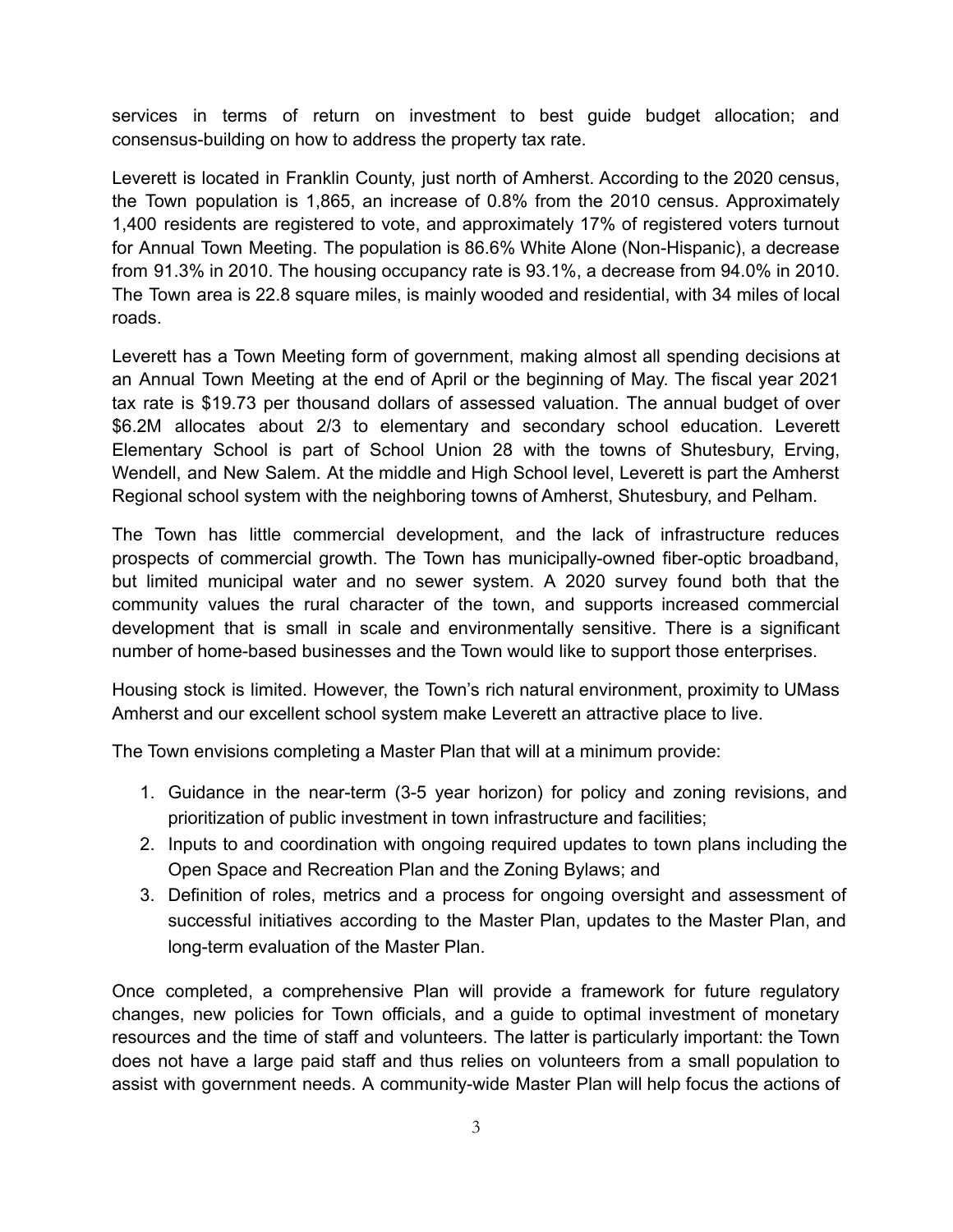volunteer committees and community organizations on solving the problems we face as a community.

Master Plan creation will fall under the responsibility of the Planning Board, as required by 81D. It will be carried out with the help of an experienced consultant. The Planning Board, in consultation with the Selectboard and with the guidance of the consultant, will create a Master Plan Working Group comprising a cross-section of the community to oversee the work. The Planning Board recognizes that the success of the plan hinges on the ability to fully engage the community and is dedicated to doing so.

The Town desires to make the process as community-based as possible, providing opportunities for learning as well as engaging community discussion. The Town wants to ensure a public participation component to Master Plan preparation that includes broad participation and community awareness of the process.

Finding the right consultant will be critical to the success of this project. The request for proposals will seek qualified planning consultants with experience helping small, rural towns, and in accordance with State contracting regulations.

#### **Scope of Services**

<span id="page-3-0"></span>The Tasks for the Phase 1 are outlined below. This project scope includes Phase 1, See Appendix for an outline of Phase 2 that is not included in this Scope of Services and will not be funded by the current Community One Stop for Growth planning grant. Meetings may be held in person or virtually, depending on what best suits the needs of meeting participants.

#### **Phase 1**

- Task 1: Establish a Master Plan Working Group, a Process for Transparency and Approval, and Initiate the Project (A minimum of three meetings)
	- o The contracted Planning Consultant will assist the Planning Board with recruitment of a Master Plan Working Group.
	- o The Consultant will assist the Planning Board on a process for maintaining transparency with stakeholders and for determining the final approval process.
	- o The Consultant will review Zoning Bylaws and documents to be referenced as listed in this project scope or identified during the planning process.
	- o The Consultant will facilitate a Working Group meeting to discuss the scope of work, timeline, roles and responsibilities.
	- o The Working Group will provide previous planning documents for meeting review, and the groups will tour key sites and spaces in town with the Consultant.
- Task 2: Existing Conditions (A minimum of three meetings)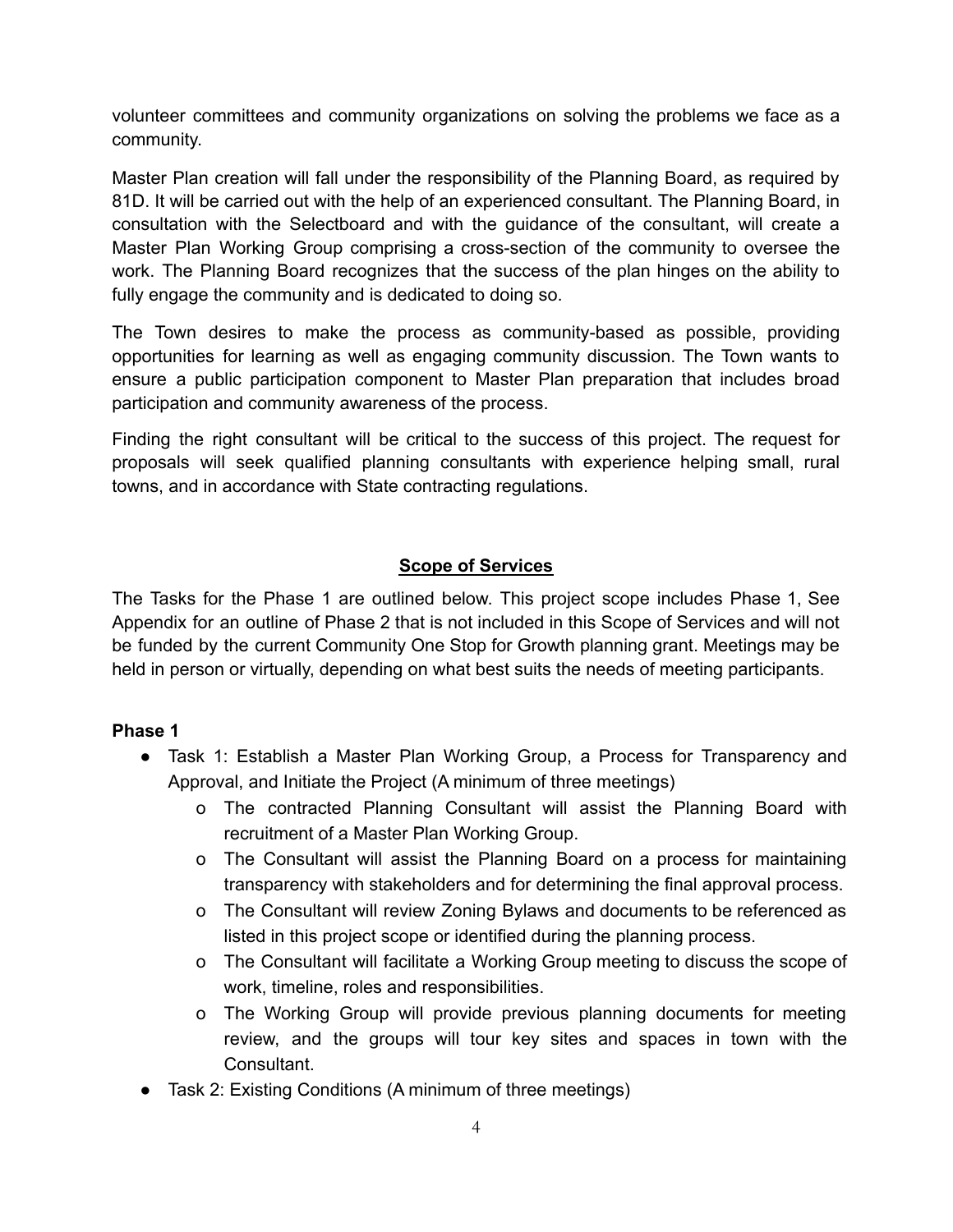- o The Consultant will facilitate Working Group development of a baseline understanding of existing conditions to organize their research.
- o The Consultant will create a plan for the visioning process in the next task, including collaboration with the Working Group to identify the optimal number of meetings needed for Phase 2.
- $\circ$  The consultant will include a suggested list of GIS format maps and other data to describe existing conditions as part of their proposal.

# <span id="page-4-0"></span>*Documents to be Provided by the Working Group*

In Phase 1, the consultant should reference the following documents. (The following is not a comprehensive list but is meant to serve as a preliminary guide; additional studies may or may not be applicable).

- Zoning [By-Laws](https://leverett.ma.us/files/Zoning_Bylaws_2020.pdf) 2020
- Subdivision Rules and Regulations
- **[Assessor's](https://leverett.ma.us/g/67/Zoning-Board-of-Appeals) Property Maps**
- **Community [Development](https://leverett.ma.us/g/67/Zoning-Board-of-Appeals) Plan maps**
- **2019 Approved Open Space and [Recreation](https://leverett.ma.us/f/0/69/) Plan**
- **2020 Community [Preservation](https://leverett.ma.us/files/Community_Preservation_Report_and_Plan_0.pdf) Report and Plan**
- **EXECUTE:** Affordable Housing Trust [documents](https://leverett.ma.us/g/70/Affordable-Housing-Trust)
- 2016 Community Development Strategy
- Capital Planning documents
- Council on Aging documents, including the progress of the Age-Friendly Project implemented by LifePath concurrent to the Master Plan
- **Revenue Committee Summer 2020 [Town-wide](https://docs.google.com/document/d/1C6bjKY4uorrzPxvmV2HAXOBcBDAgWkIcMAz0sniUfn4/edit?usp=sharing) Survey**
- **EXECTE:** Revenue Committee FY21 [Year-end](https://drive.google.com/file/d/1TV_c-zWltXSmFDq0VSZdMOSB_lhnRgJh/edit) Report
- **Social Justice Committee Town [Government](https://drive.google.com/file/d/1rEaU-dInOoEZXTXJk-VWR5uqyRE4hrlT/view) Survey Results, March 2021**

# **Proposal Submission Instructions**

- <span id="page-4-1"></span>▪ **Submission deadline:** The final deadline for proposal submission, modification and withdrawal is 2/18/2022 at 2:00 PM.
	- 1. Failure to submit the required forms on time will result in the rejection of the proposal.
	- 2. If on the date and time of the submittal deadline the Town Hall is closed due to an uncontrolled event such as fire, snow, or building evacuation, the submittal deadline will be postponed until 2:00 p.m. on the next business day.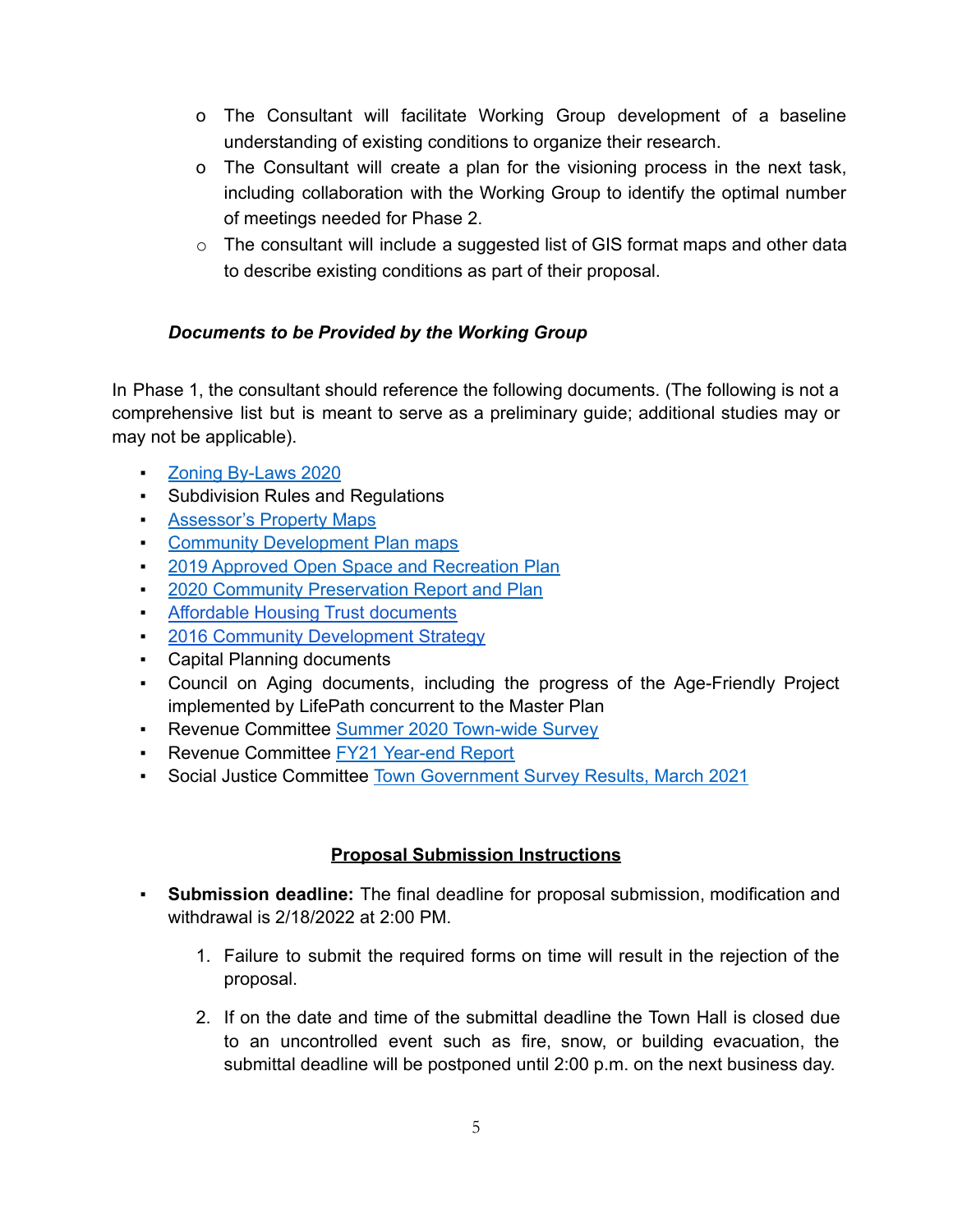- 3. Prior to the submission deadline, proposers may correct or modify or withdraw a proposal by written notice to the Town Administrator at the address specified above.
- 4. No proposer may withdraw their proposal after the submission deadline without the consent of the Town.
- A proposal must include the following:
	- 1. A technical proposal signed by the submitter, enclosed in an envelope that is sealed and plainly marked on the outside with the name of the proposer and "Town of Leverett Master Plan Technical Proposal". The proposal must be signed as follows:
		- If the proposer is an individual, by him/her personally, or
		- If the proposer is a partnership, by the name of the partnership, followed by the signature of each general partner, or
		- If the proposer is a corporation, by the president/vice-president and the treasurer/assistant treasurer or any other authorized officer, whose signature must be attested to by the clerk/secretary of the corporation and the corporate seal affixed (see Attachment B).
	- 2. Price Proposal Form (Attachment A) properly completed and executed, submitted in a separate, sealed envelope, clearly marked on the outside with the name of the proposer and "Town of Leverett Master Plan Price Proposal".
	- 3. Affidavit of Clerk of Corporation Vendor (Attachment B) properly completed and executed.
	- 4. Revenue Enforcement and Protection Certification (RESAP) (Attachment C) properly completed and executed.
	- 5. Non-Bribery and Collusion By-Law Affidavit (Attachment D) properly completed and executed.
- All proposals shall be unconditional.
- It is the sole responsibility of the proposer to ascertain the existence of any addenda and/or modifications disseminated by the Town, whether or not the same are mailed to, or received by, proposer. The Town accepts no liability for and will provide no accommodations to proposers who fail to check for amendments and/or modifications to this RFP and subsequently submit inadequate or incorrect responses. Proposers may contact the Town Administrator in the event this RFP is incomplete or the proposer is having trouble obtaining any part of the RFP.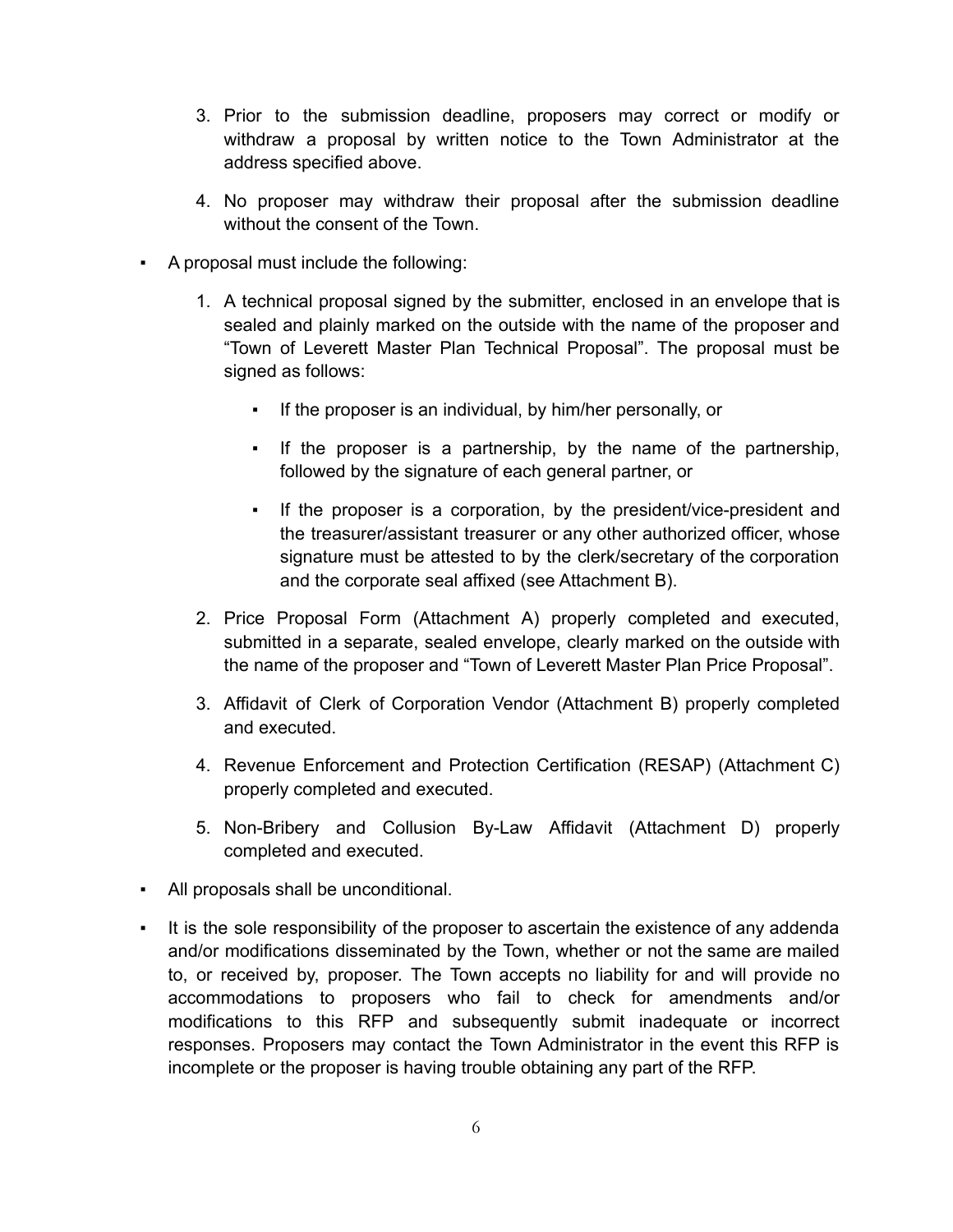- Proposers with disabilities or hardships that seek reasonable accommodations, which may include the receipt of RFP information and/or addenda and/or modifications in an alternative format, must communicate such requests in writing and accommodation will be made by agreement.
- The Town of Leverett may cancel this RFP, or reject in whole or in part any and all proposals, if the Town determines that cancellation or rejection is in the best interest of the Town.
- Questions concerning this RFP must be submitted in writing by 10:00 am on February 18, 2022, either by email to [townadministrator@leverett.ma.us](http://townadministrator@leverett.ma.us), or by mail to:

Town of Leverett Attn: Marjorie McGinnis, Town Administrator PO Box 300 Leverett, MA 01054

# **Evaluation and Selection Process**

<span id="page-6-0"></span>Evaluation of proposals will be based upon information provided in the proposals, obtained on-site visits, and from other generally available and verifiable information. Proposals will be evaluated based upon the following minimum and comparative criteria. The Town will offer to sign a contract with the proposer who submits the most advantageous proposal based on consideration of specified minimum and comparative criteria. The Town, through the Town Administrator or designee(s), will evaluate proposals in accordance with the evaluation criteria set forth in this RFP. The Selectboard is the awarding authority, and will select the most advantageous proposal, taking into consideration the evaluation criteria and the price.

**Minimum Criteria:** Each proposal must meet all of the following criteria in order to be considered for further evaluation. Proposals that do not meet the Minimum Criteria will be judged non-responsive and will not be reviewed further.

- Proposer must have/be a responsive and responsible bidder
- Proposer must submit all required forms properly completed and executed
- Proposer must submit all required explanations and documentation
- Proposer must meet all the material and mandatory terms and conditions of the Town's service contract

**Comparative Criteria:** The following criteria will be used to select a consultant from those meeting or exceeding the Minimum Criteria.

- Master Plans
	- The highly advantageous proposer will have developed four or more municipal master plans.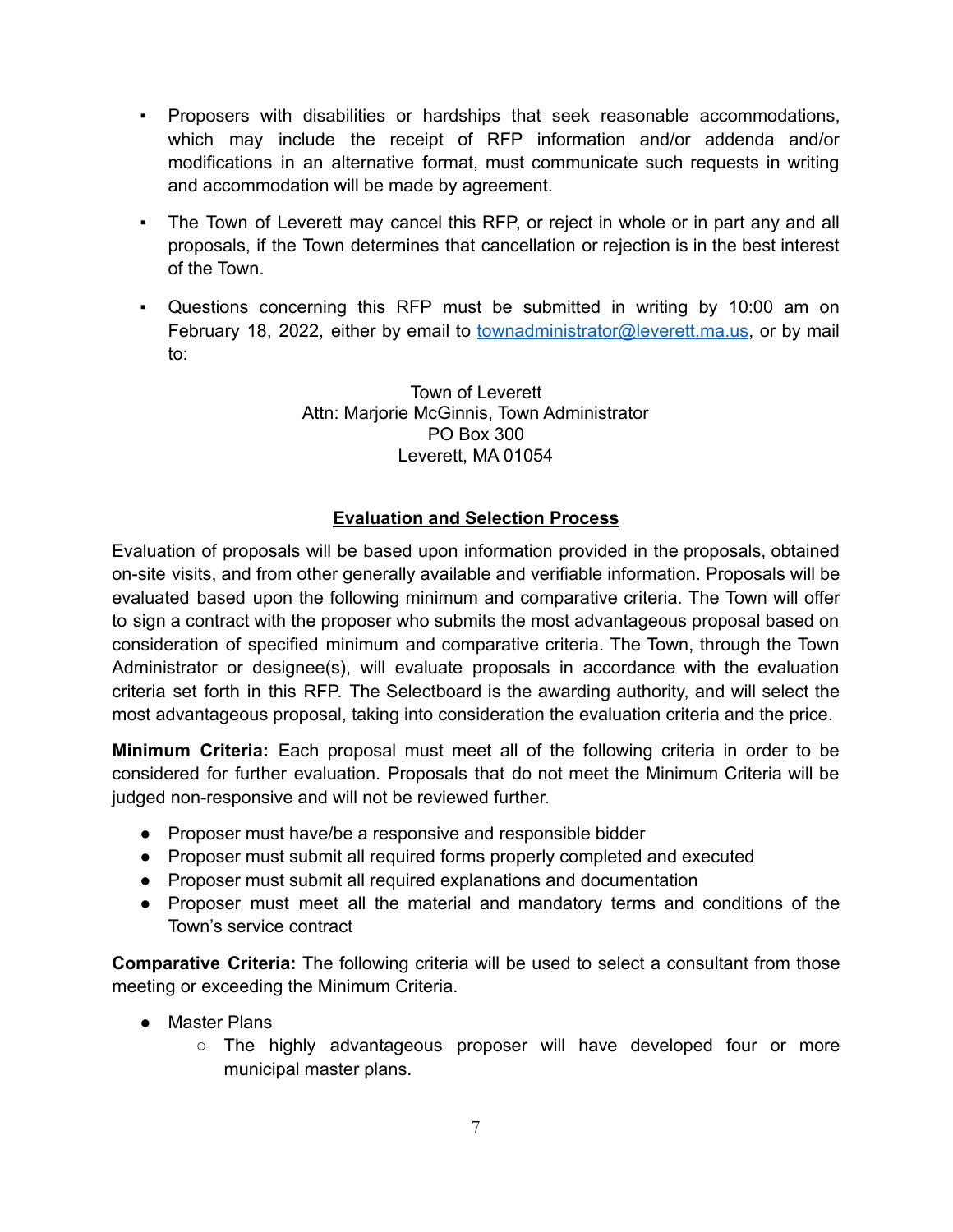- An advantageous proposer will have developed one to three municipal master plans.
- A disadvantaged proposer has never developed a municipal master plan.
- References
	- The highly advantageous proposer will have four or more positive professional references from similarly sized municipalities for master plan work.
	- An advantageous proposer will have one to three positive professional references from similarly sized municipalities for master plan work.
	- A disadvantaged proposer will have no positive professional references from similarly sized municipalities for master plan work.
- Resumes of principal engagers
	- The highly advantageous proposer will have an AICP or other professional planning designation.
	- An Advantageous proposer will be working on an AICP or other professional planning designation
	- A disadvantaged proposer will not have any professional planning designations.
- Zoning Knowledge
	- $\circ$  The highly advantageous proposer will have 5+ years of experience with Massachusetts General Laws pertaining to zoning and sub-divisions.
	- An advantageous proposer will have some experience with Massachusetts General Laws pertaining to zoning or sub-divisions.
	- $\circ$  A disadvantaged proposer will have no experience with Massachusetts General Laws pertaining to zoning and sub-divisions.

This RFP is issued pursuant to G.L. c. 30B. The Town reserves the right:

- To request clarification of proposal terms or additional information after the Submission Deadline.
- To waive any informality, reject any or all bids, or accept any bid which they deem to be in the best interest of the Town of Leverett.
- To request additional information from any and all proposers if it is deemed necessary in order to identify the most advantageous proposal.
- To award the purchase to the proposer offering the most advantageous combination of characteristics and purchase price, and shall not be required to award the purchase to the proposer offering the lowest price.
- To negotiate the purchase price and other terms with the selected proposer in a manner not prejudicial to fair competition.
- To interview one or more proposers as part of their evaluation.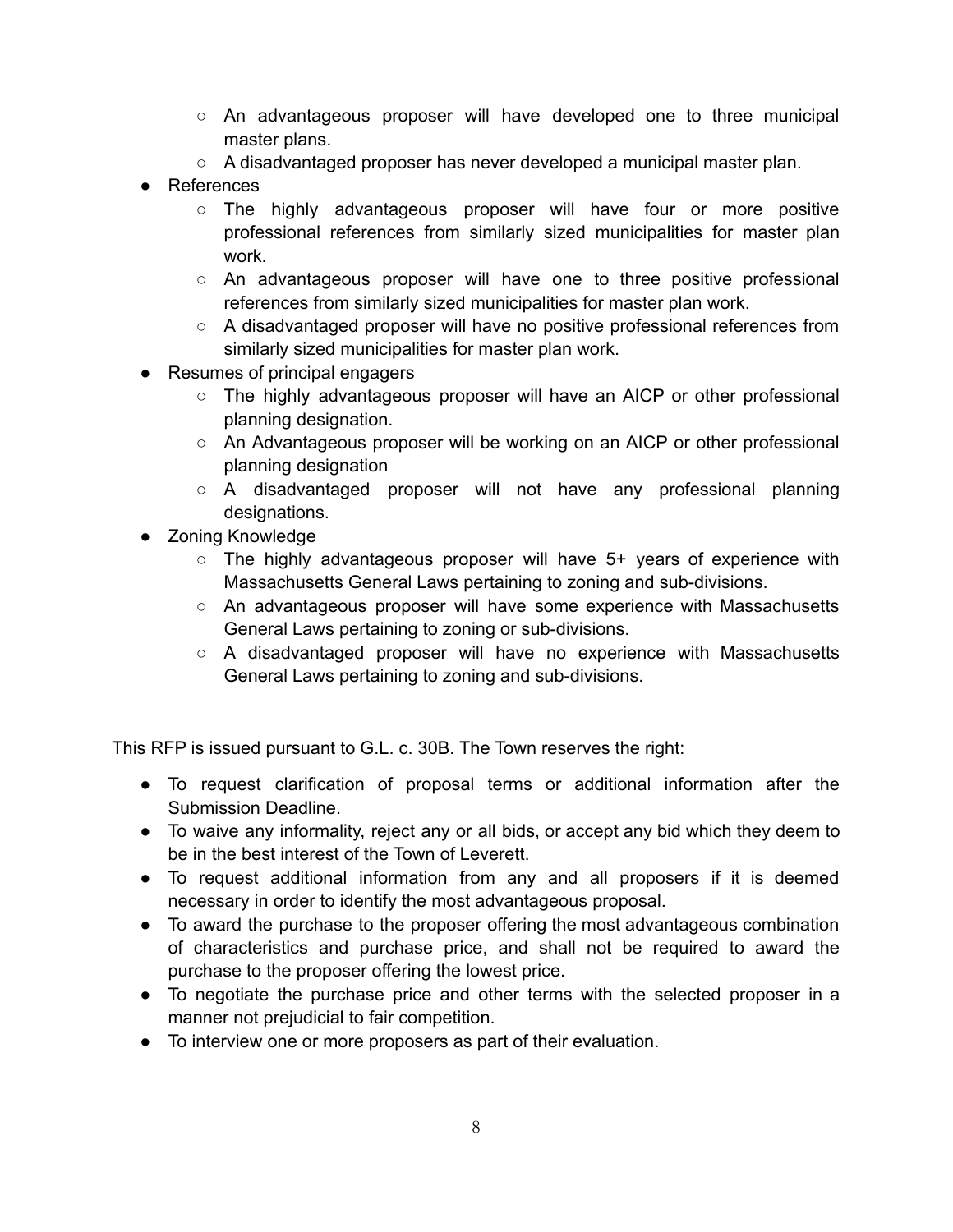#### <span id="page-8-0"></span>**Appendix: The Plan for Phase 2**

The Consultant will lead the Leverett community through a meaningful and highly public process to address challenges and opportunities to collectively define Leverett's short- and long-term future. The process must generate a living master plan document that provides the Town with a prioritized and actionable implementation strategy and a sustainable long-term vision that embraces the character and culture of the community.

The Consultant will develop and implement a carefully crafted engagement strategy to ensure that Leverett stakeholders and residents participate in a range of activities that effectively determine the input necessary to prepare the Master Plan. The strategy must also include engagement and coordination with ongoing plans and town initiatives. A variety of engagement methods could be employed including community-wide surveys; interviews with town committees, boards, residents, and stakeholder groups; visioning charrettes, informational sessions.

The following tasks will form the basis for Phase 2 of the Master Planning Process, which will be carried out under a subsequent contract. These tasks are not included in this RFP, although they continue where this RFP Scope of Services ends.

- Task 3: Community Visioning
	- o The Consultant and the Working Group will organize and sponsor in-depth conversations in person and online with community members, and synthesize outputs of these conversations to develop a goals and policies statement that will establish a guiding vision for the Town for the next thirty years.
- Task 4: Options, Trade-offs, and Choices
	- o The Consultant and the Working Group will use the outputs of Tasks 3 and 4 to develop a statement of options for the community to consider. Anchored by the elements of 81D, the statement will include an explanation for each option of required investment, required policy and regulation changes, and expected outcomes and impact.
	- o A second period of community conversations would dive into these options, their trade-offs, and pathways to final recommendations, in order to facilitate community-driven choices that will inform the draft plan.
- Task 5: Draft Plan and Implementation Plan
	- o The Consultant will guide the Working Group in the production of a draft comprehensive plan that brings together the collective understanding of existing conditions, implications for the Town's future, the draft goals and policy statement, and community choices made in Task 5. This draft will include an implementation plan that charts a series of actions and strategies.
	- o The Working Group will seek public comment on the draft, and will work with the Consultant to synthesize public comment with a final document that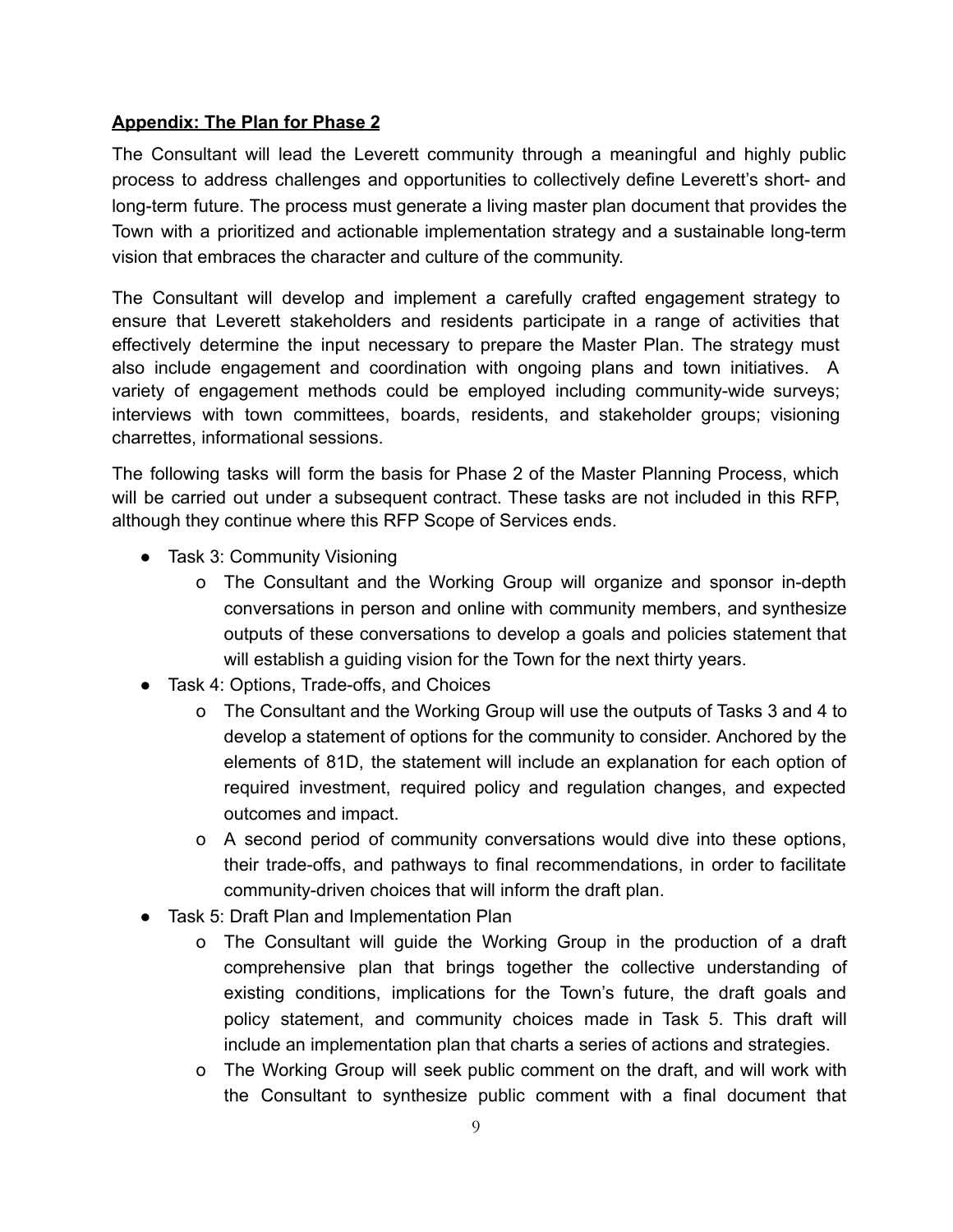reflects community input.

- o The Consultant will also help with additional research and resources, precedents, maps, illustrations, and layout.
- Task 6: Approval and Final Plan
	- o The Planning Board will review the draft plan and take it through the plan approval process decided during Task 1.
- Task 7: Implementation, Assessment & Evaluation
	- o Implementation: belongs to each committee or board
	- o Assessment & Evaluation: Working Group with Consultant will establish a procedure for periodic review
	- o Implementation and Evaluation: establish a schedule of reports and community outreach activities to ensure transparency and the collection of feedback, measurements of success, assessment of barriers, and the process of revising the plan in response to changing conditions.

# <span id="page-9-0"></span>*Required Elements of the Master Plan*

The plan must contain the components of a Master Plan as outlined in the current requirements of MGL Chapter 41 Section 81D. These requirements include (but are not limited to) the following elements:

- 1. Goals & Policies
- 2. Land Use
- 3. Housing
- 4. Economic Development
- 5. Natural & Cultural Resources
- 6. Open Space and Recreation
- 7. Services and Facilities (municipal and capital)
- 8. Circulation (Transportation)
- 9. Implementation

The finished MP must also include additional elements of concern to the Town:

- 1. Climate Adaptation and Sustainability
- 2. Social and Economic Equity
- 3. Energy, as a topic within the standard Services and Facilities element
- 4. Regionalization of Town services

The finished MP shall also identify any portions of the Town's Rules and Regulations Governing Subdivision Control, Zoning Ordinances and Planning Board Rules and Regulations that may need to be updated in order to be consistent with the findings and recommendations of the MP.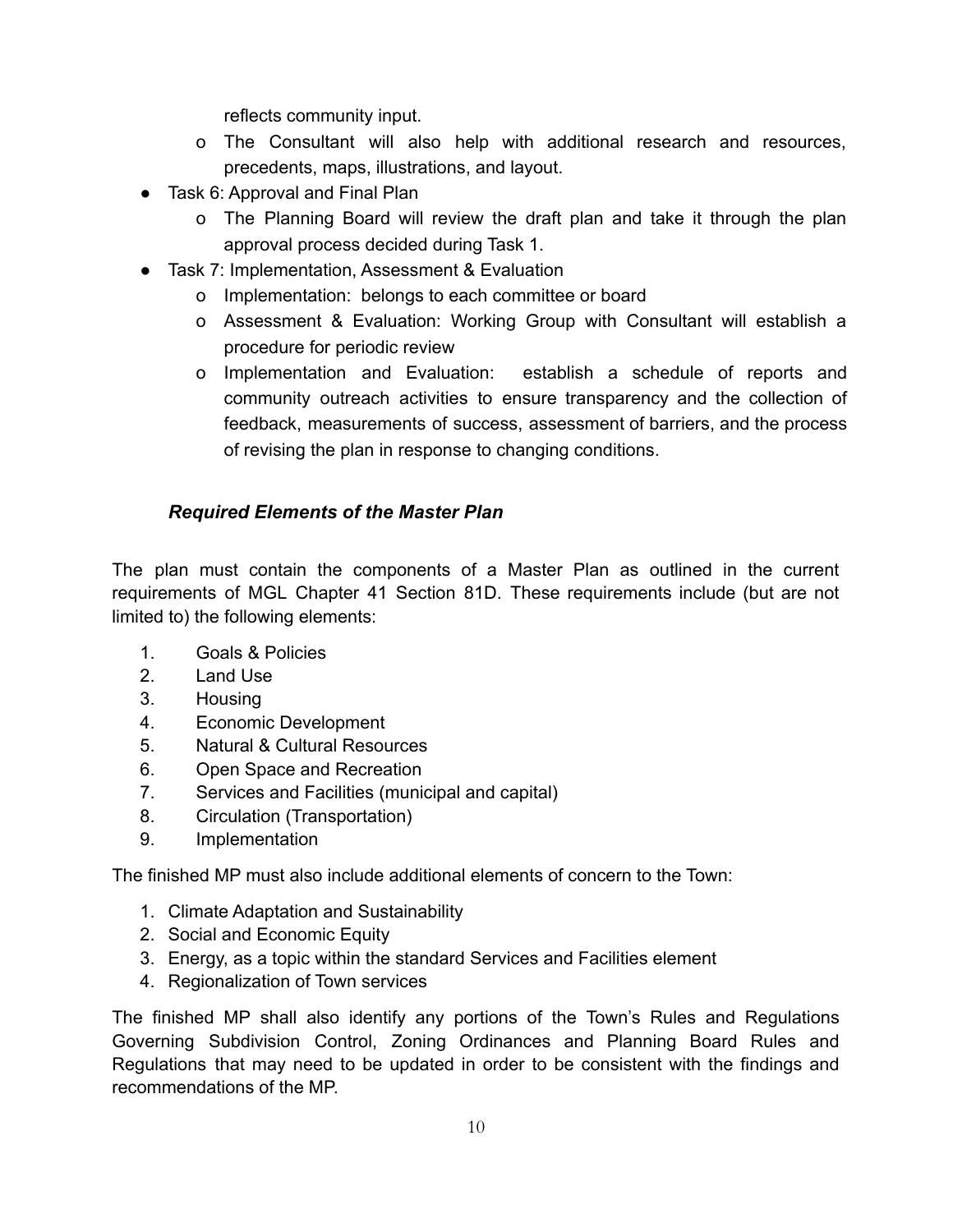Each community Master Plan element will be developed with the aim of making Leverett a more sustainable and resilient community, prepared for environmental, economic, and demographic change for the next decade and beyond.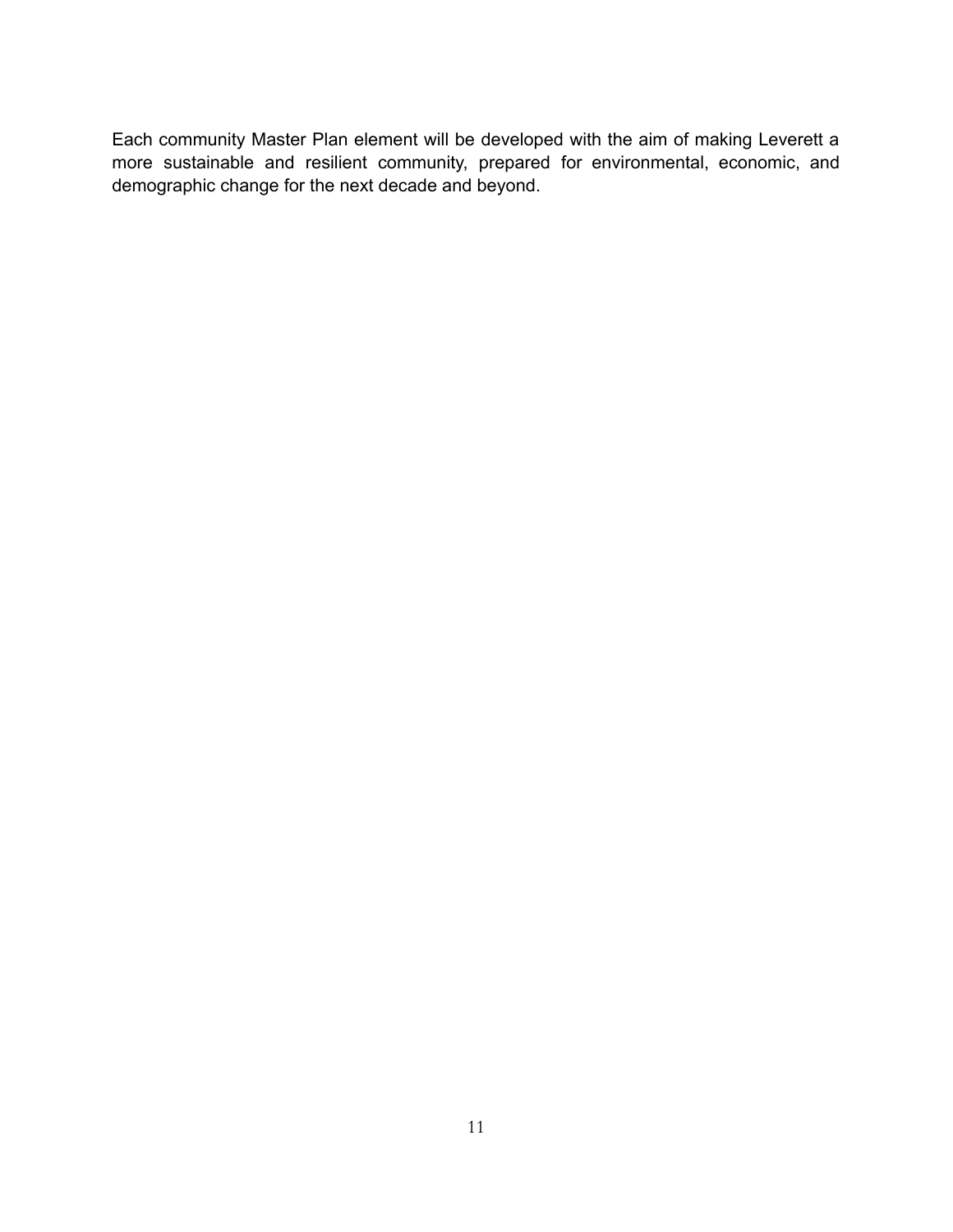#### **Attachment A: Price Proposal Form**

<span id="page-11-0"></span>To the Awarding Authority:

- A. The Undersigned proposes to work with the Town on Phase 1 of the project to develop a Master Plan, in response to the Town of Leverett's Request for Proposal, for the price listed below in accordance with the terms and conditions of the Request for Proposals.
- B. The proposed contract price is

|    | dollars |
|----|---------|
| A. |         |

This price includes the parcel(s) and all amenities required by this RFP.

| Date:                                                                         |  |
|-------------------------------------------------------------------------------|--|
| Name of Proposer:                                                             |  |
| Signature:                                                                    |  |
| <b>Business Address:</b><br>City, State, and<br>Zip:<br>Phone and Fax<br>Nos. |  |

(Note: This form must be submitted in a separate, sealed envelope.)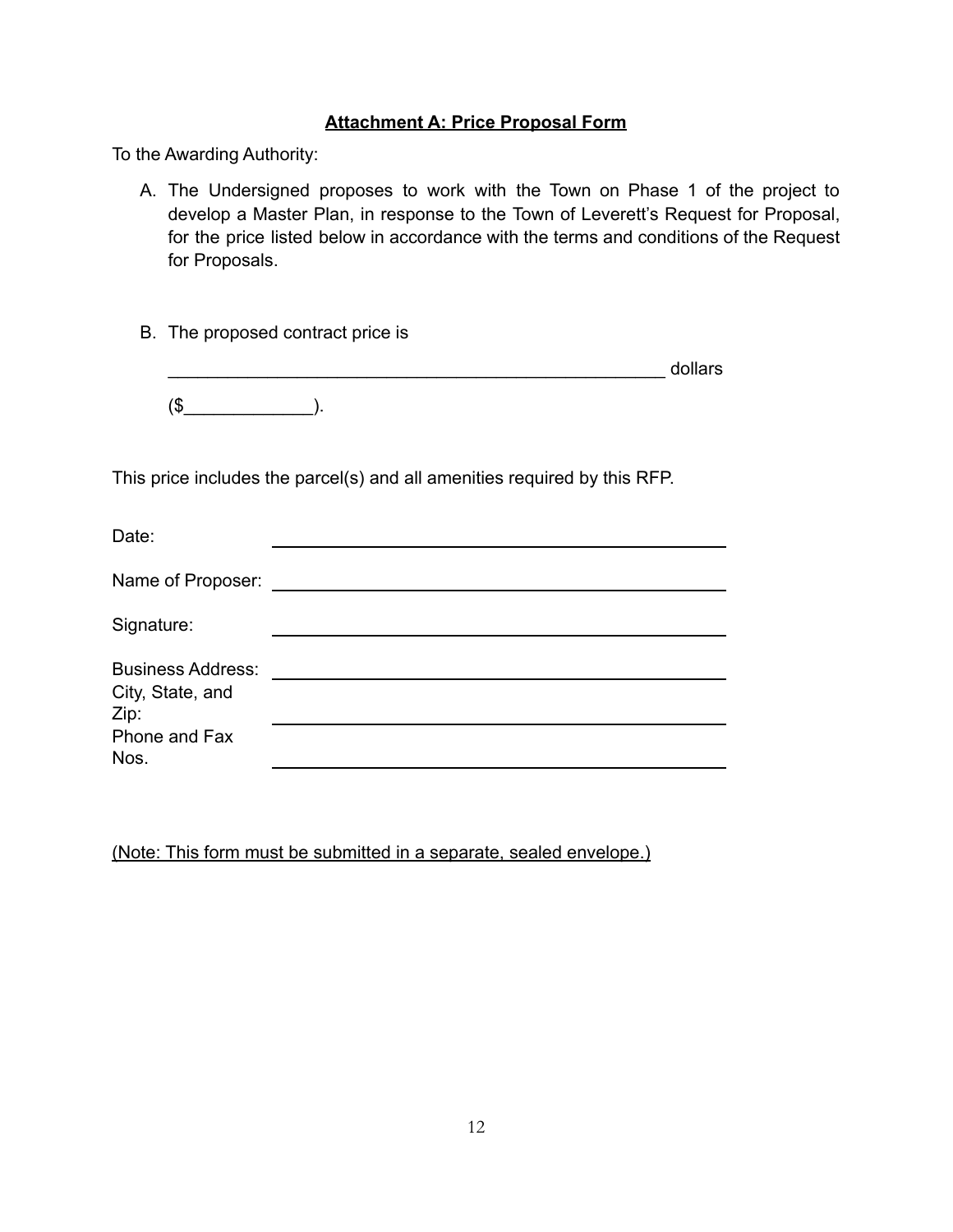# **Attachment B: Affidavit of Clerk of Corporation Vendor**

<span id="page-12-0"></span>

|  |    | 1. I am the Clerk of _______<br>which is duly organized and<br>incorporated under the laws of Massachusetts.                                                                                                              |  |  |
|--|----|---------------------------------------------------------------------------------------------------------------------------------------------------------------------------------------------------------------------------|--|--|
|  |    | 2. That the names, residential addresses and title of the officers of the above-named<br>corporation are as follows:                                                                                                      |  |  |
|  |    |                                                                                                                                                                                                                           |  |  |
|  |    |                                                                                                                                                                                                                           |  |  |
|  |    |                                                                                                                                                                                                                           |  |  |
|  |    |                                                                                                                                                                                                                           |  |  |
|  |    |                                                                                                                                                                                                                           |  |  |
|  |    |                                                                                                                                                                                                                           |  |  |
|  |    |                                                                                                                                                                                                                           |  |  |
|  |    |                                                                                                                                                                                                                           |  |  |
|  |    |                                                                                                                                                                                                                           |  |  |
|  |    | 3. That the above-named corporation was incorporated on ________________________                                                                                                                                          |  |  |
|  |    | 4. That the Corporation's Federal Tax Identification Number is _________________                                                                                                                                          |  |  |
|  | 5. | That the above-named corporation is in good standing with the Secretary of the<br>Commonwealth of Massachusetts or the Secretary of the State of<br>(if incorporated in another state) (if incorporated in another state) |  |  |
|  |    | 6. That I, _________________________ have been authorized by a Corporate Vote, a copy of which is attached, to sign as agent for said corporation.                                                                        |  |  |
|  |    | SIGNED UNDER THE PAINS AND PENALTIES OF PERJURY THIS _______ DAY OF                                                                                                                                                       |  |  |
|  |    |                                                                                                                                                                                                                           |  |  |

Clerk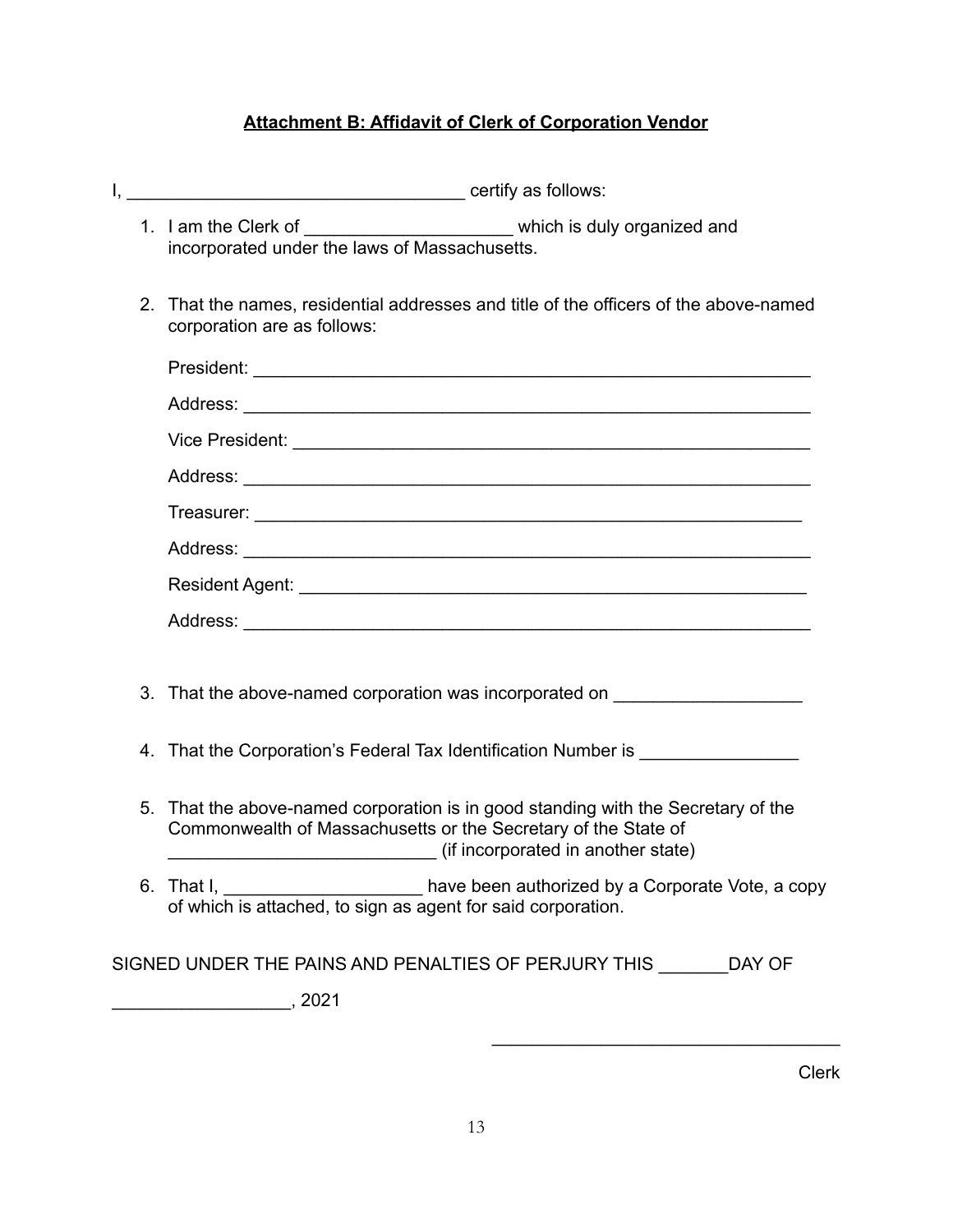# <span id="page-13-0"></span>**Attachment C: Revenue Enforcement and Protection Certification (REAP)**

Pursuant to M.G.L. c. 62C, §49A, I certify under the penalties of perjury that, to the best of my knowledge and belief, the company, corporation, partnership or entity named below is in compliance with all laws of the Commonwealth of Massachusetts relating to taxes, reporting of employees and contractors, and withholding and remitting child support.

ENTITY NAME**:**

By: \_\_\_\_\_\_\_\_\_\_\_\_\_\_\_\_\_\_\_\_\_\_\_\_\_\_\_\_\_\_\_\_\_\_ \_\_\_\_\_\_\_\_\_\_\_\_\_\_\_\_\_\_\_\_\_\_\_\_\_\_

Authorized signature Date

Name of person signing above (type/print)

\_\_\_\_\_\_\_\_\_\_\_\_\_\_\_\_\_\_\_\_\_\_\_\_\_\_\_\_\_\_\_\_\_\_\_\_

\_\_\_\_\_\_\_\_\_\_\_\_\_\_\_\_\_\_\_\_\_\_\_\_\_\_\_\_\_\_\_\_\_\_\_\_\_\_\_\_

Business address

Telephone Number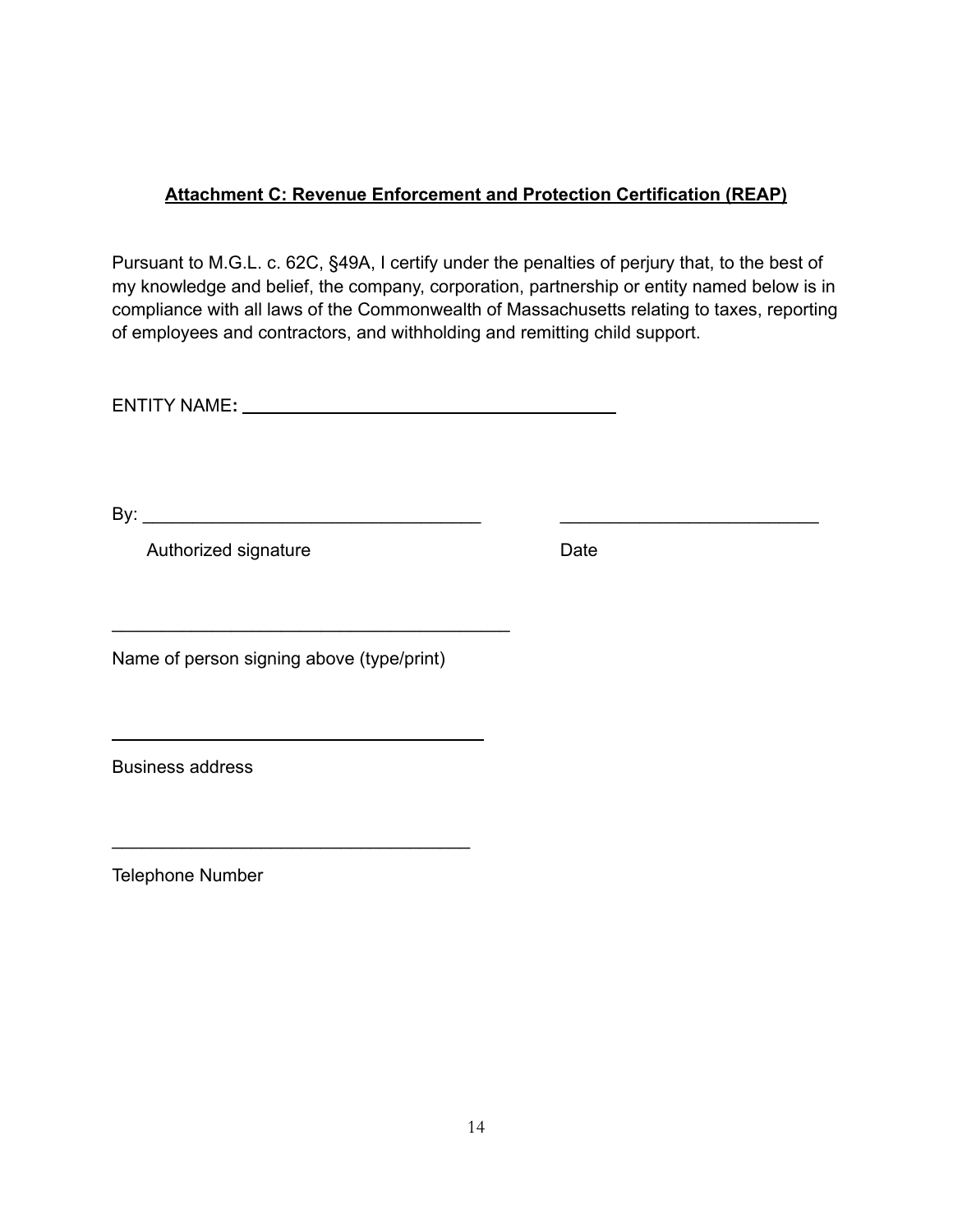# **Attachment D: Non-Bribery and Collusion Affidavit**

<span id="page-14-0"></span>

|                                                       | , on oath depose and state that |
|-------------------------------------------------------|---------------------------------|
| (name of person signing proposal)                     |                                 |
| realized new cause opening a chiese casting the store |                                 |

neither I nor any employees, officers or directors of \_\_\_\_\_\_\_\_\_\_\_\_\_\_\_\_\_\_\_\_\_\_\_\_\_\_

(name of vendor)

have been convicted of any violations described as follows:

- a) Bribery or attempting to bribe a public officer or employee of the Town of Leverett, the State of Massachusetts, or any other public entity, including but not limited to the Government of the United States, any state, any local government authority in the United States in that officer's or employee's capacity, or
- b) An agreement or collusion among bidders or prospective bidders in restraint of freedom of competition by agreement to bid a fixed price or otherwise.

I further state that neither I nor any employees, officers or directors of \_\_\_\_\_\_ (name of vendor) have made an admission of guilt of such conduct in paragraphs (a) or (b) above, which is a matter of record, but has been prosecuted for conduct, has made an admission of guilt or such conduct which term shall be construed to include a plea of nolo contender.

\_\_\_\_\_\_\_\_\_\_\_\_\_\_\_\_\_\_\_\_\_\_\_\_\_\_\_\_\_\_\_\_\_\_\_\_\_\_\_\_\_\_\_\_\_\_\_\_\_\_\_\_\_\_

Signature of person signing proposal

This affidavit in the case of a business entity shall be executed by, in the case of partnership, the general partner(s), and in the case of a corporation, the president.

Signed under the pains and penalties of perjury this \_\_\_\_\_\_ day of \_\_\_\_\_\_\_\_\_\_\_, 2021.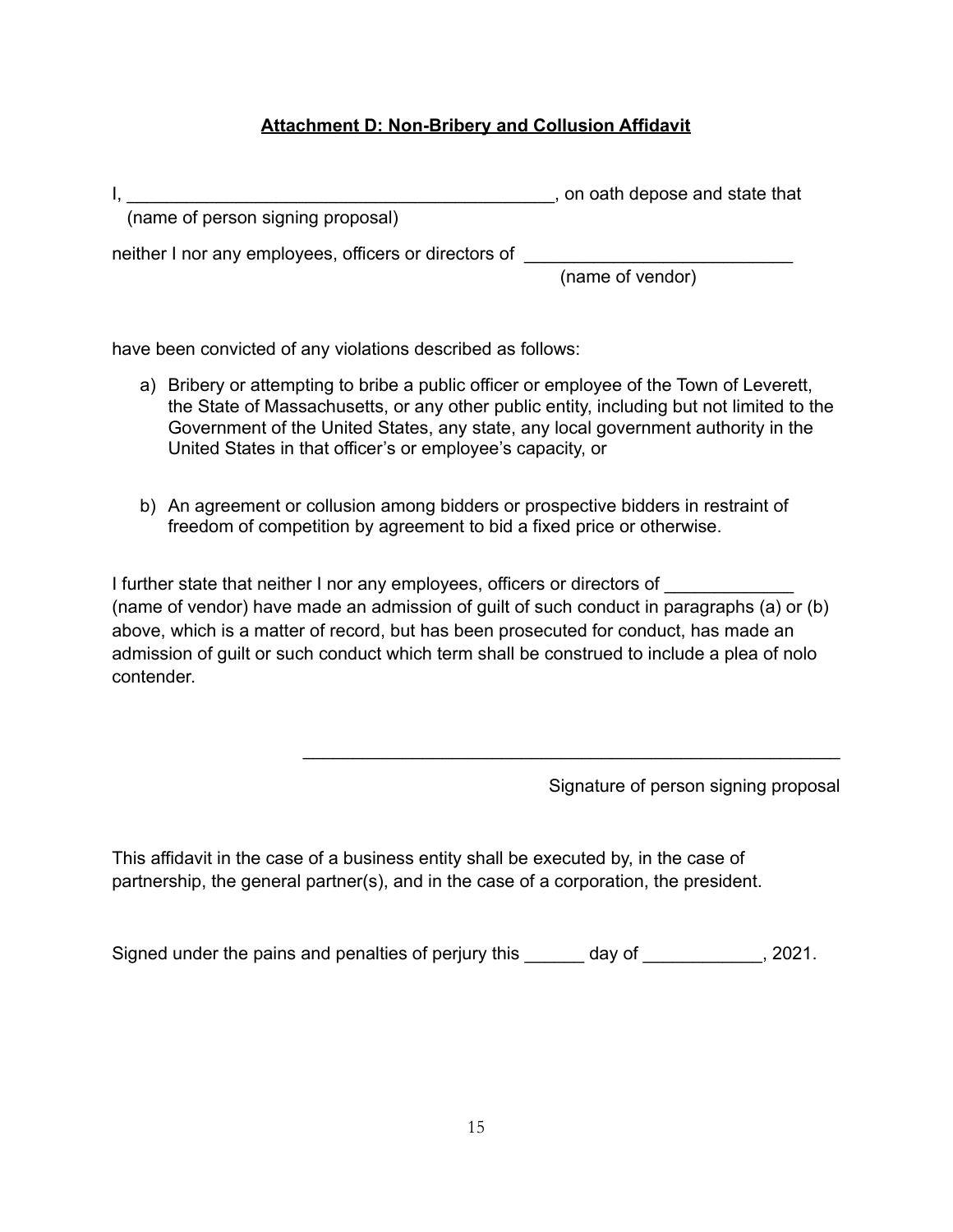## **Contract**

# **TOWN OF LEVERETT**

## **AGREEMENT FOR PROFESSIONAL SERVICES**

<span id="page-15-0"></span>THIS AGREEMENT (this "Agreement") between the **Town of Leverett**, a Massachusetts municipal corporation with a mailing address of PO Box 300, Leverett, MA 01054, acting by and through its Selectboard (the "Town"), and \_\_\_\_\_\_\_\_\_\_\_\_\_\_\_\_\_\_\_\_\_\_, a Massachusetts \_\_\_\_\_\_\_\_\_\_\_\_\_\_\_\_\_\_\_ with a mailing address of \_\_\_\_\_\_\_\_\_\_\_\_\_\_\_\_\_\_\_ (the "Contractor"), is effective as of the \_\_\_\_\_ day of \_\_\_\_\_\_\_\_\_\_\_\_\_\_\_, 2021 (the "Effective Date"). The Town and the Contractor are together the "Parties" and individually a "Party." In consideration of the mutual covenants contained herein, the Parties agree as follows:

#### **ARTICLE 1: SCOPE OF SERVICES**

The Town hereby retains the Contractor and the Contractor hereby agrees to provide professional \_\_\_\_\_\_\_\_\_\_\_\_\_\_\_\_\_\_\_\_\_ services for the Town as set forth in Exhibit A (the "Scope of Services"). The Contractor agrees that time is of the essence of this Agreement.

#### **ARTICLE 2: PERFORMANCE STANDARD**

In the performance of the Scope of Services, the Contractor, and those it is responsible for, shall exercise the degree of skill and care customarily accepted as best practices by members of the same profession currently practicing under similar conditions in the same locality. Substandard services shall be deemed a breach of this Agreement. By entering this Agreement, the Contractor represents to the Town that it has the skill, qualifications, experience, equipment, and manpower necessary to complete the Scope of Services.

#### **ARTICLE 3: TERM**

This Agreement shall commence on the Effective Date and continue until completion of the Scope of Services, or \_\_\_\_\_\_\_\_\_\_\_\_\_\_\_\_\_, 2022, whichever occurs first (the "Term"), unless such term is extended by mutual agreement of the Parties.

#### **ARTICLE 4: TERMINATION**

This Agreement may be terminated before the expiration of the Term as follows:

- (a) By mutual written agreement, duly entered by the Town and the Contractor, upon such terms and conditions as may be acceptable to the Parties at the time of termination; or
- (b) At any time, by the Town for convenience, in its sole and absolute discretion.

If this Agreement is terminated by the Town, the Contractor shall be entitled to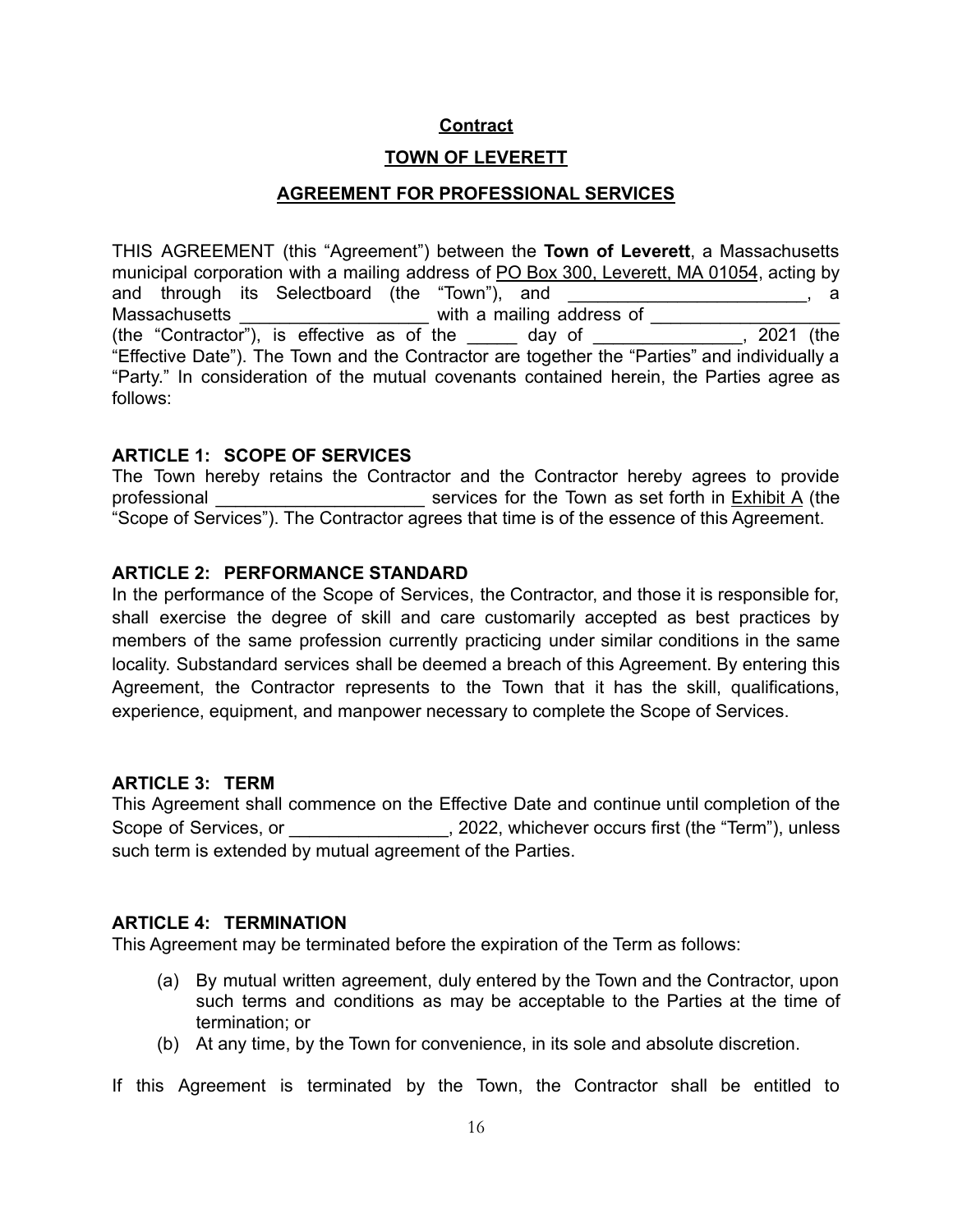compensation for services rendered up to the date of such termination.

#### **ARTICLE 5: COMPENSATION**

- (a) The Town shall pay the Contractor within thirty (30) days after receipt of an invoice, and based upon the fee schedule provided in Exhibit A.
- (b) The Town shall not be obligated to pay more than **DED** Dollars (\$\_\_\_\_\_\_\_\_\_\_\_\_\_) in the aggregate for the Scope of Services.

#### **ARTICLE 6: AVAILABILITY OF FUNDS**

The compensation provided by this Agreement is subject to the continued availability of Town funds and appropriations and the continued availability of any other funds anticipated or earmarked for the work hereunder.

## **ARTICLE 7: CONTRACT DOCUMENTS**

The following documents form the entire contract between the Parties and all are as fully a part of this Agreement as if attached to hereto or repeated herein:

- $\qquad \qquad \text{(a)} \qquad \qquad \qquad \qquad \qquad \vdots$
- (b) \_\_\_\_\_\_\_\_\_\_\_\_\_\_\_\_\_\_\_\_; and
- (c) \_\_\_\_\_\_\_\_\_\_\_\_\_\_\_\_\_\_\_\_.

In the event of conflicting provisions, those provisions most favorable to the Town shall govern.

#### **ARTICLE 8: INSURANCE**

The Contractor shall, at all times during the Contract, maintain in full force and effect: Employer's Liability, Workers' Compensation, Public Liability and Property Damage Insurance, including contractual liability coverage for the provisions of the Section herein entitled Indemnity. All insurance shall be by insurers and for policy limits acceptable to the Town and, before commencement of work hereunder, the Contractor agrees to furnish the Town with certificates of insurance or other evidence satisfactory to the Town to the effect that such insurance has been procured and is in force. The certificates shall contain the following express obligation:

"This is to certify that the policies of insurance described herein have been issued to the insured for whom this certificate is executed and are in force at this time. In the event of cancellation or material change in a policy affecting the certificate holder, thirty (30) days prior written notice will be given the certificate holder."

For the purpose of the Contract, the Contractor shall carry the following types of insurance in at least the limits specified below:

COVERAGE LIMITS OF LIABILITY Workers' Compensation **Statutory Limit**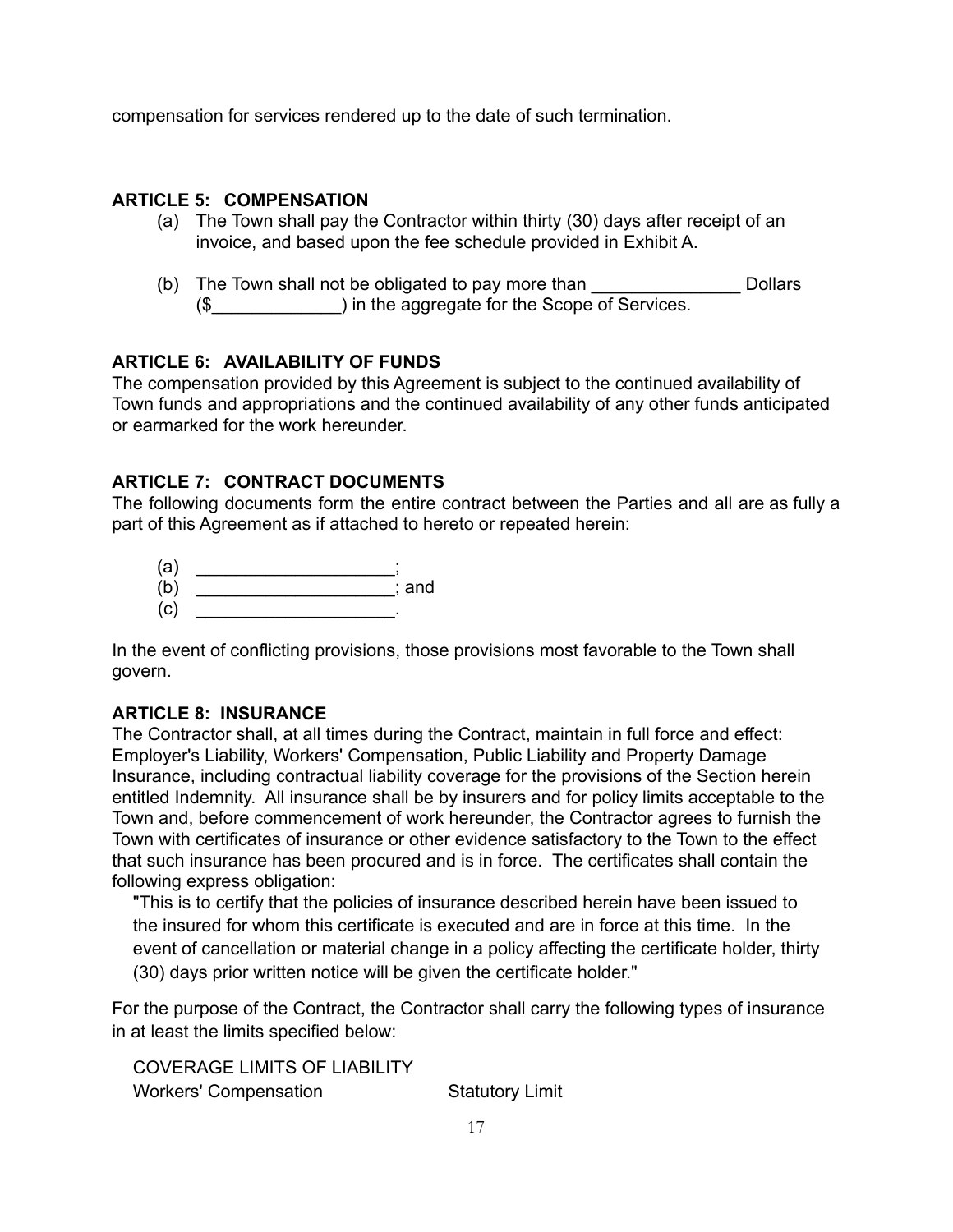| <b>Employers' Liability</b>                    | \$500,000                   |
|------------------------------------------------|-----------------------------|
| <b>Bodily Injury Liability</b>                 | \$1,000,000 each occurrence |
| (except automobile)                            | \$2,000,000 aggregate       |
| <b>Property Damage Liability</b>               | \$1,000,000 each occurrence |
| (except automobile)                            | \$2,000,000 aggregate       |
| Automobile Bodily Injury                       | \$1,000,000 each person     |
| Liability                                      | \$2,000,000 each occurrence |
| <b>Automobile Property Damage</b><br>Liability | \$1,000,000 each occurrence |
| <b>Excess Umbrella Liability</b>               | \$1,000,000 each occurrence |

The Town shall be named as an additional insured under the liability and automobile insurance. The general liability insurance policy should contain a broad form general liability endorsement.

#### **ARTICLE 9: INDEMNITY**

a. To the fullest extent permitted by law, the Contractor shall defend, indemnify, and save harmless the Town, Selectboard, and its respective duly elected or appointed officials, agents and employees (referred to collectively as "Town") from and against all demands, claims, damages, liabilities, losses, costs, and expenses (including, but not limited to, reasonable attorney fees) (referred to collectively as "demands") arising out of or resulting from any work performed pursuant to this Agreement including but not limited to any negligent acts, errors, or omissions of the Contractor, any subcontractor of the Contractor, or any person directly or indirectly employed by any of them, or by a defect of a product or design supplied by the Contractor or subcontractor. Such obligation shall not negate, abridge, or reduce in any way any additional indemnification rights of the Town, that otherwise may exist under statute or in law or equity.

b. Contractor assumes full responsibility for relations with any subcontractors employed directly or indirectly by the Contractor and the Contractor shall defend, indemnify, and save harmless the Town from all demands made against the Town by such subcontractor, such subcontractor's agent or employee, or any person, as the result of such subcontractor's work performed pursuant to this Agreement including but not limited to negligent acts, errors, or omissions that arise out of, result from, or are connected with the performance of this Agreement or any subsequent Agreement and is not otherwise subject to indemnifications under subparagraph "a" above.

c. The Contractor shall defend, indemnify, and hold harmless the Town from any and all demands relating to wages, overtime compensation, or other employee benefits by employees employed directly or indirectly by the Contractor for work performed in connection with the work hereunder or required by state or federal law, including but not limited to **Fair Labor Standards Act and Massachusetts Prevailing Wage Law.**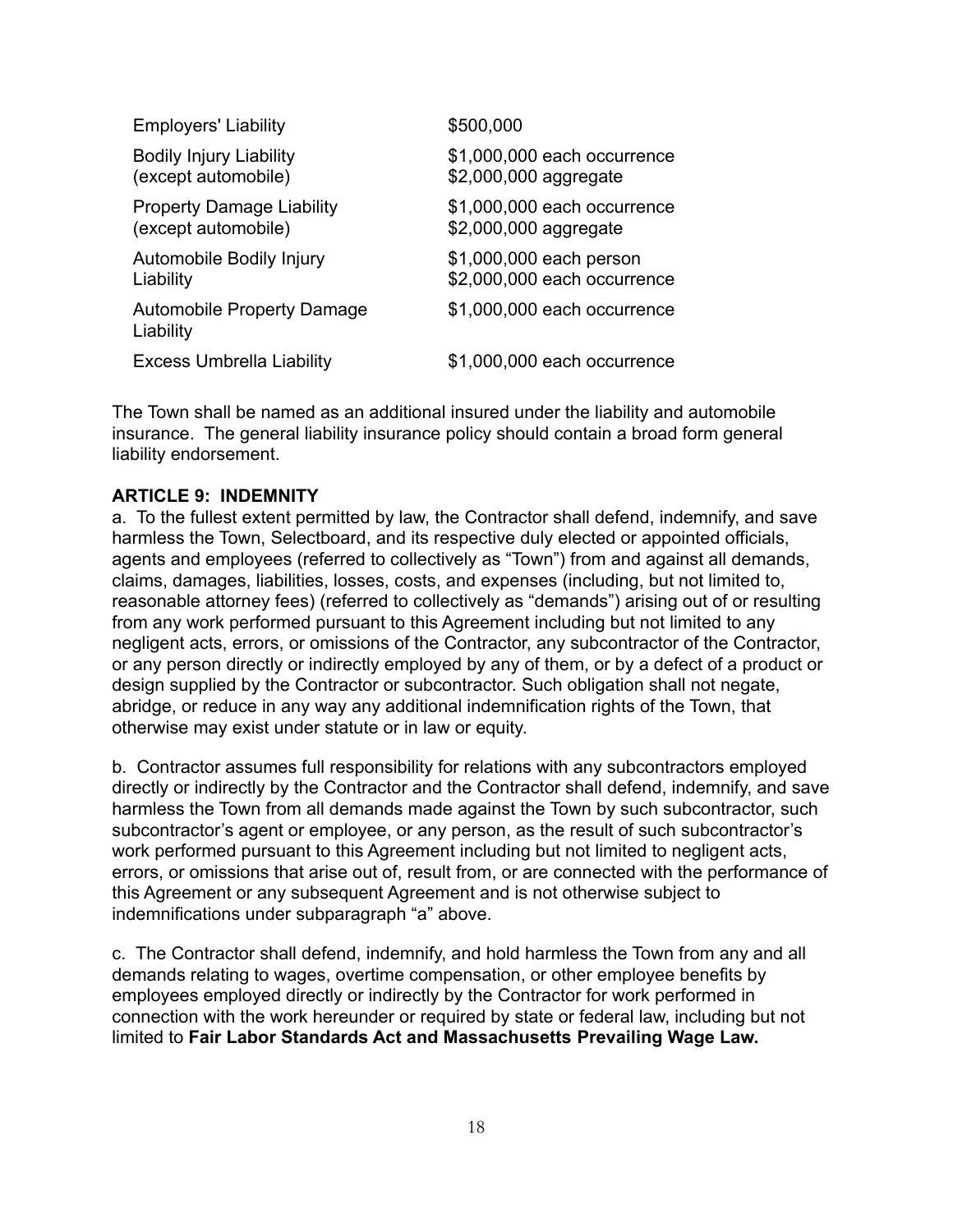d. The indemnification obligations of the Contractor and subcontractor shall not be limited in any way by any limitations on the amount or type of damages, compensations, or benefits payable by or for the Contractor or subcontractor under any federal or state law.

e. In the event of a breach of this Agreement by the Contractor, the Contractor shall pay the Town all reasonable attorney fees, costs and other litigation expenses incurred by the Town in enforcing its rights as a result of said breach in addition to any damages for said breach.

#### **ARTICLE 10: MODIFICATION, WAIVER OR CHANGE**

No modifications, waiver or change shall be made in the terms and conditions of this Agreement, except as may be mutually agreed upon in writing by all parties hereto.

#### **ARTICLE 11: SUCCESSORS AND ASSIGNS**

This Agreement shall inure to the benefit of, and be binding upon, the successors and assigns of each of the parties hereto.

#### **ARTICLE 12**: **MARGINAL HEADINGS, PRONOUNS**

The marginal headings used in this Agreement are for convenience only and shall not be deemed to be a binding portion of this Agreement. The pronouns he, she, or it, are also used for convenience, and in the event that an improper pronoun has been used, it shall be deemed changed so as to render the sentence in which it is contained effective in accordance with its terms.

#### **ARTICLE 13: VIOLATION OF LAW**

The Contractor shall strictly observe and comply with all federal, state and local laws and regulations which may govern the work to be performed as herein specified.

#### **ARTICLE 14: NONDISCRIMINATION**

The Contractor shall not discriminate against any person because of race, gender, age, color, religion, ancestry, handicap, sexual orientation, sexual identity, gender identity, veteran status, national origin or any other protected class under the law.

#### **ARTICLE 15: GOVERNING LAW**

This Agreement shall be governed by the laws of the Commonwealth of Massachusetts.

#### **ARTICLE 16: VENUE AND JURISDICTION**

Venue and jurisdiction of any action will only be brought in the Commonwealth of Massachusetts, County of Franklin.

#### **ARTICLE 17: ENTIRE UNDERSTANDING**

This Agreement, together with the attachments hereto, if any, represent the entire understanding of the parties, and neither party is relying upon any representation not contained herein.

#### **ARTICLE 18: SEVERABILITY**

In the event that any provision of this Agreement shall be deemed invalid, unreasonable, or unenforceable by any court of competent jurisdiction, such provision shall be stricken from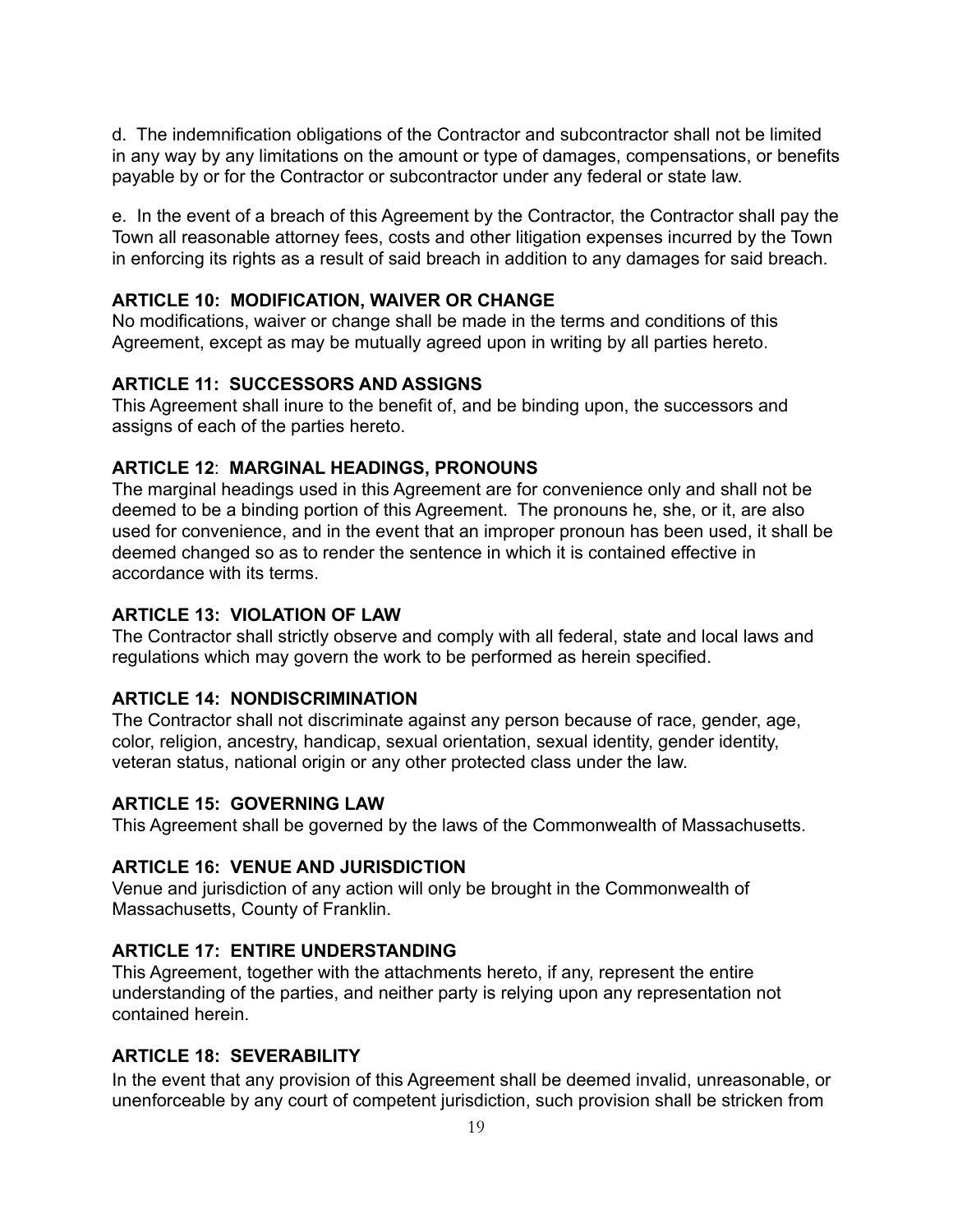the Agreement or modified so as to render it reasonable, and the remaining provisions of this Agreement or the modified provision as provided above, shall continue in full force and effect and be binding upon the parties so long as such remaining or modified provisions reflect the intent of the parties as of the date of this Agreement. Further, should this Agreement omit any statutory or regulatory requirements which would otherwise render this Agreement illegal, then this Agreement shall be deemed amended to the minimum extent necessary to comply with said statutes or regulations.

#### **ARTICLE 19: LICENSES AND FEES**

The Contractor shall obtain all licenses and permits (other than the license and permit granted by the Agreement) required to conduct the activities pursuant to this Agreement and shall promptly pay all fees, taxes or other state or municipal costs necessary for said licenses, permits or activities.

#### **ARTICLE 20: COMPLIANCE WITH THE LAW**

The Contractor shall conduct operations under this Agreement in compliance with all applicable laws, regulations, rules, by-laws and codes of the local, state and federal government such provisions being incorporated herein by reference, provided however, the General Specifications shall govern the obligations of the Contractor where there exists conflicting ordinances on the subject.

#### **ARTICLE 21: ACCESS TO RECORDS**

Contractor will make all books, accounts, data, records, reports, files and other papers required to be kept or kept in the course of the work to be performed under this Agreement available at all reasonable times for inspection, review and audit by the Town or its authorized representative.

#### **ARTICLE 22: RIGHTS AND REMEDIES**

The Town's rights and remedies provided in this Agreement are in addition to any other rights and remedies provided by law.

#### **ARTICLE 23: RIGHT TO MATERIALS AND DATA**

Upon the expiration or the termination of this Agreement for any reason, all data, documents, drawings, schematic designs, specifications, reports, estimates, summaries, and other work product which have been accumulated, developed or prepared by the Contractor (whether completed or in process) shall become the property of the Town and the Contractor shall immediately deliver or otherwise make available all such material to the Town in formats chosen by the Town.

#### **ARTICLE 24: RELATIONSHIP OF THE PARTIES**

The Parties acknowledge and agree that the Contractor is an independent Contractor and no employee or agent of the Contractor shall establish an employee/employer relationship with the Town or be entitled to receive any benefits from the Town. Nothing in this Agreement shall be construed to create a relationship between the Contractor and the Town of a partnership, association, or joint venture.

#### **ARTICLE 25: CONFLICT OF INTEREST**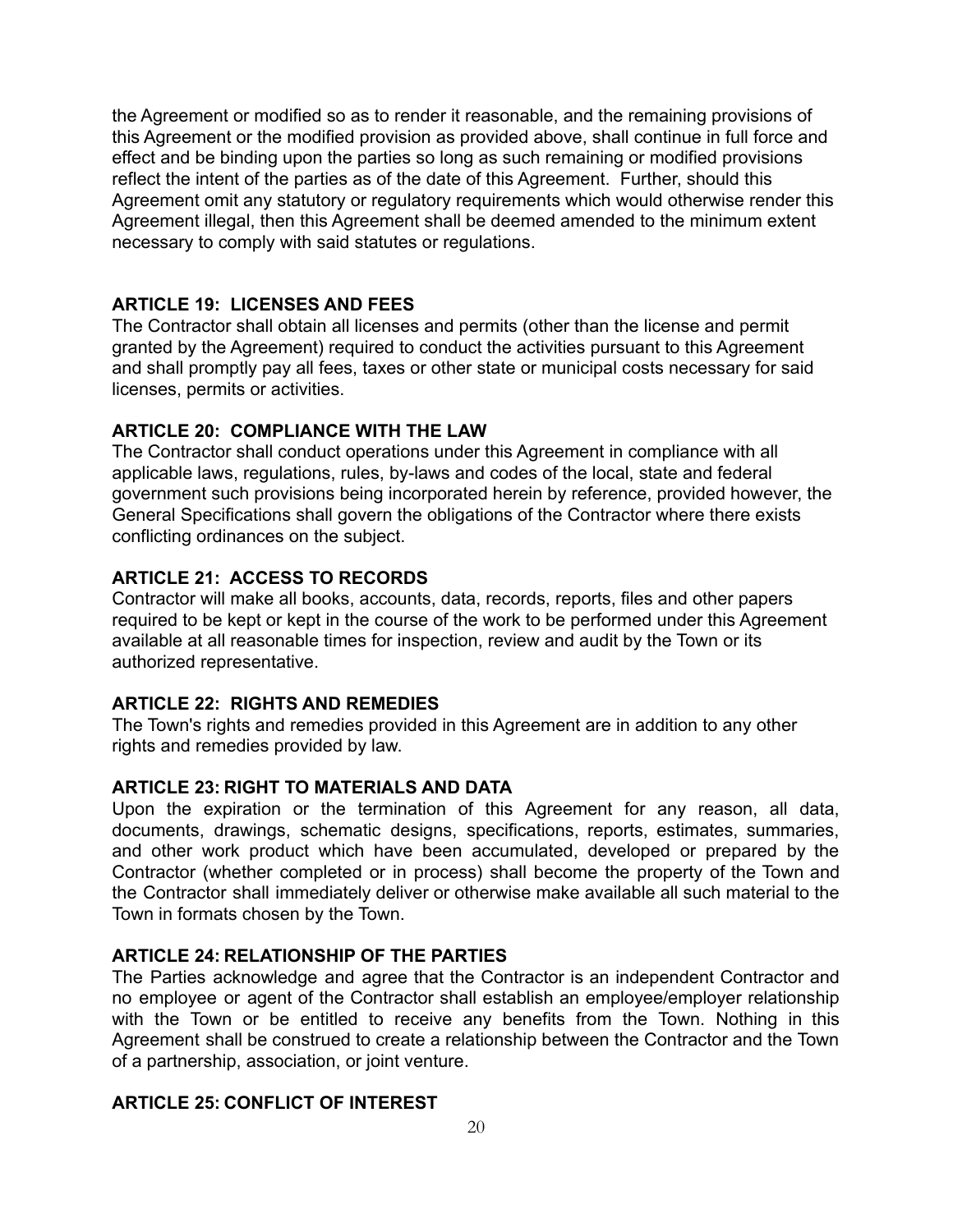The Contractor's attention is called to M.G.L. c. 268A. The Contractor shall not act in collusion with any Town officer, agent, employee, or any party regarding this Agreement, nor shall the Contractor make gifts regarding this Agreement or any other matter in which the Town has a direct or substantial interest.

#### **ARTICLE 26: CERTIFICATION AS TO PAYMENT OF TAXES**

*Pursuant to M.G.L. c. 62C, § 49A, by signing this Agreement the Contractor certifies under penalties of perjury that it has complied with all laws of the Commonwealth of Massachusetts relating to taxes, reporting of employees and Contractors, and withholding and remitting of child support.*

## **ARTICLE 27: NOTICE**

Except as otherwise provided in this Agreement, any notices given under this Agreement shall be addressed as follows:

If to the Town:

Town of Leverett

ATTN: Marjorie McGinnis, Town Administrator

Email: [townadministrator@leverett.ma.us](http://townadministrator@leverett.ma.us)

If to the Contractor:

ATTN: \_\_\_\_\_\_\_\_\_\_\_\_\_\_\_\_\_\_

Email: \_\_\_\_\_\_\_\_\_\_\_\_\_\_\_\_\_\_\_

Notice shall be deemed given: (a) two (2) business days after the date when it is deposited with the U.S. Post Office, if sent by U.S. first-class or certified mail; (b) one (1) business day after the date when it is deposited with an overnight courier, if next business day delivery is required; (c) upon the date personal delivery is made; or (d) upon the date when it is sent by email, if the sender receives reply email confirming such delivery has been successful and the sender mails a copy of such notice to the other Party by U.S. first-class mail on such date.

#### **EXECUTION IN COUNTERPARTS**

This Agreement may be simultaneously executed in several counterparts each of which shall be an original and all of which shall constitute but one and the same instrument.

IN WITNESS WHEREOF, the Parties have caused this Agreement to be executed on the day and year first above written.

#### **Town of Leverett \_\_\_\_\_\_\_\_\_\_\_\_\_\_\_\_\_\_\_\_\_\_\_\_**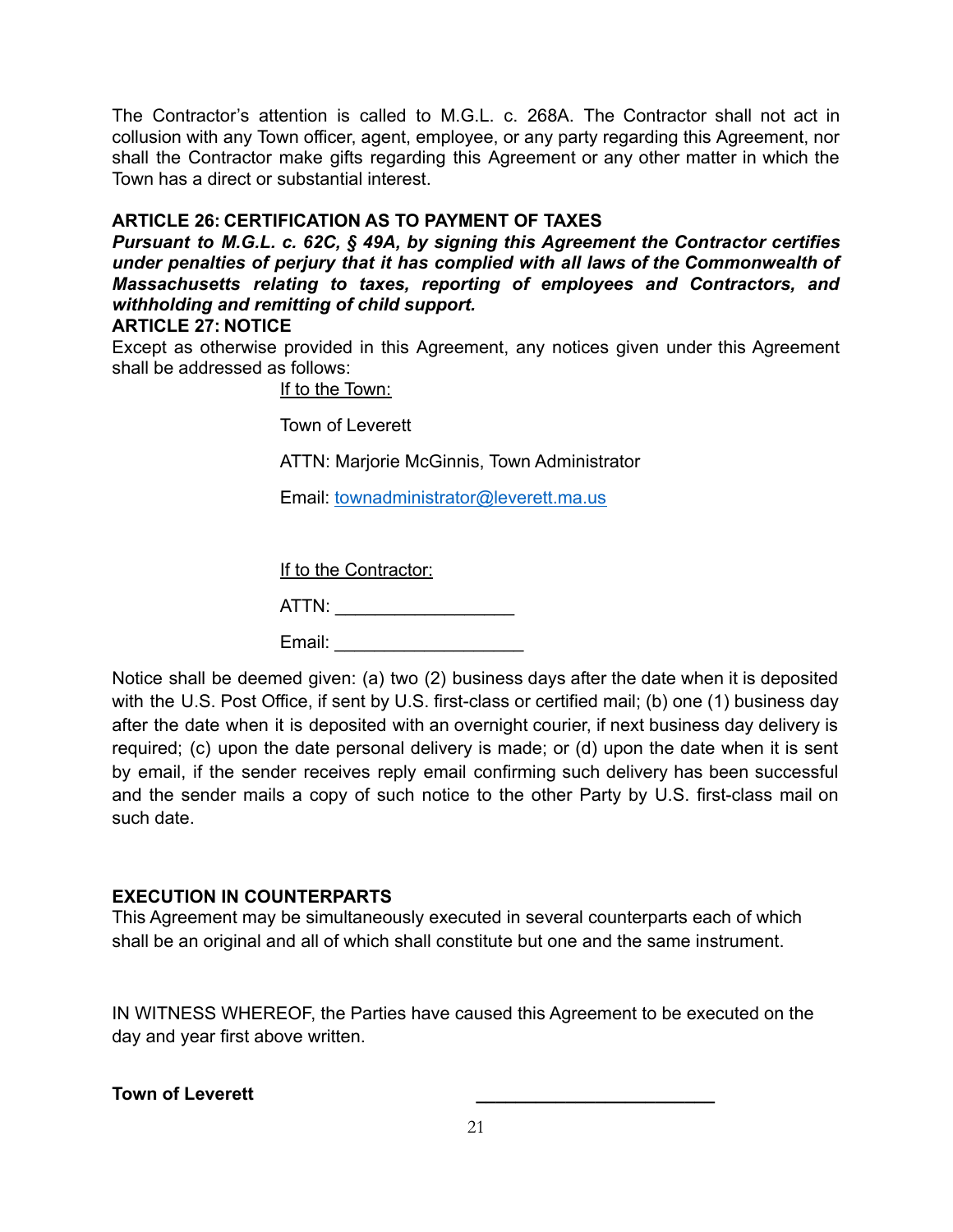| By:   | By:             |  |
|-------|-----------------|--|
| Name: | Name:<br>Title: |  |
| By:   |                 |  |
| Name: |                 |  |
| By:   |                 |  |
| Name: |                 |  |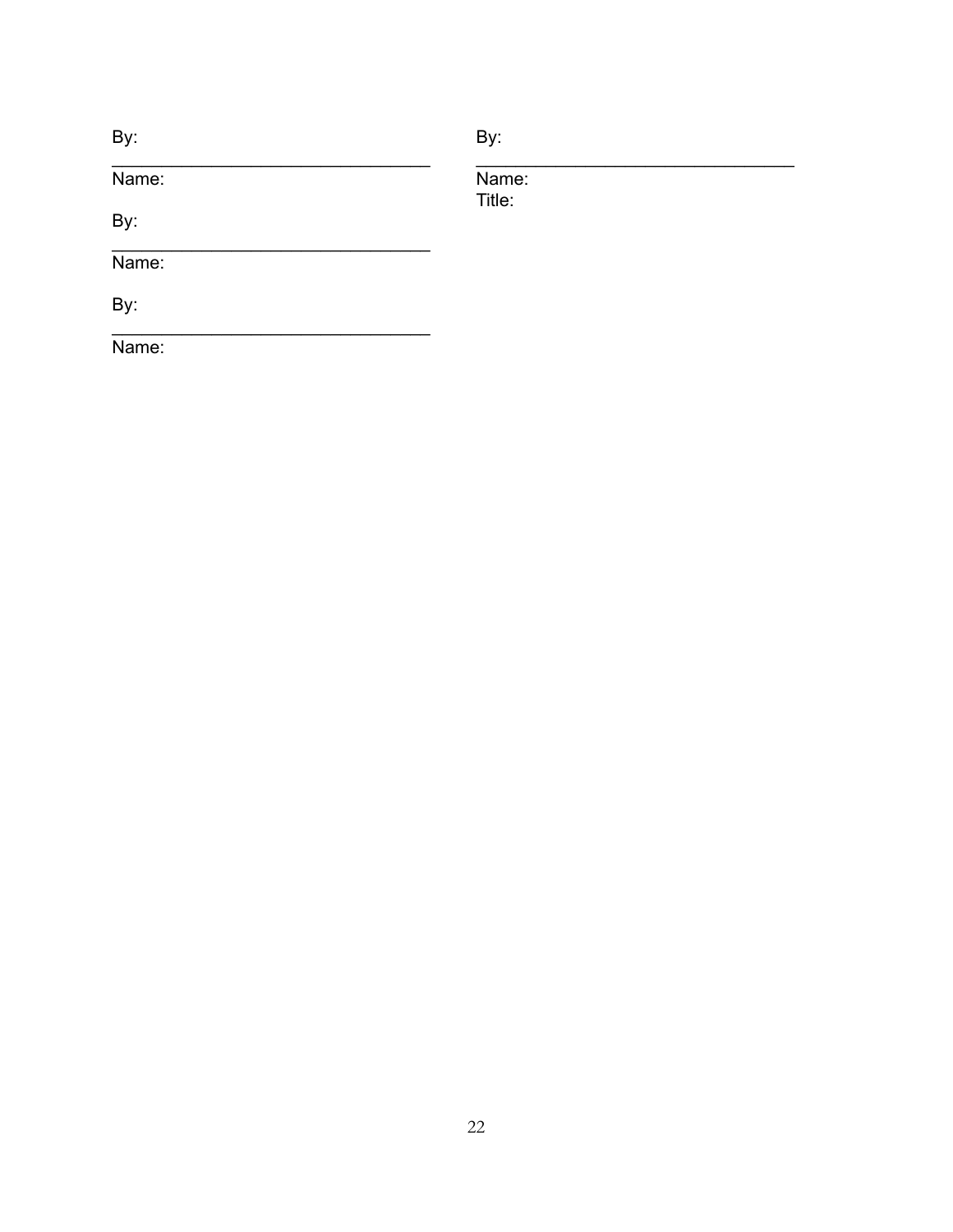# **Exhibits**

- A. Scope of Services
- B. Certificate of Non-Collusion
- C. SOMWBA Certification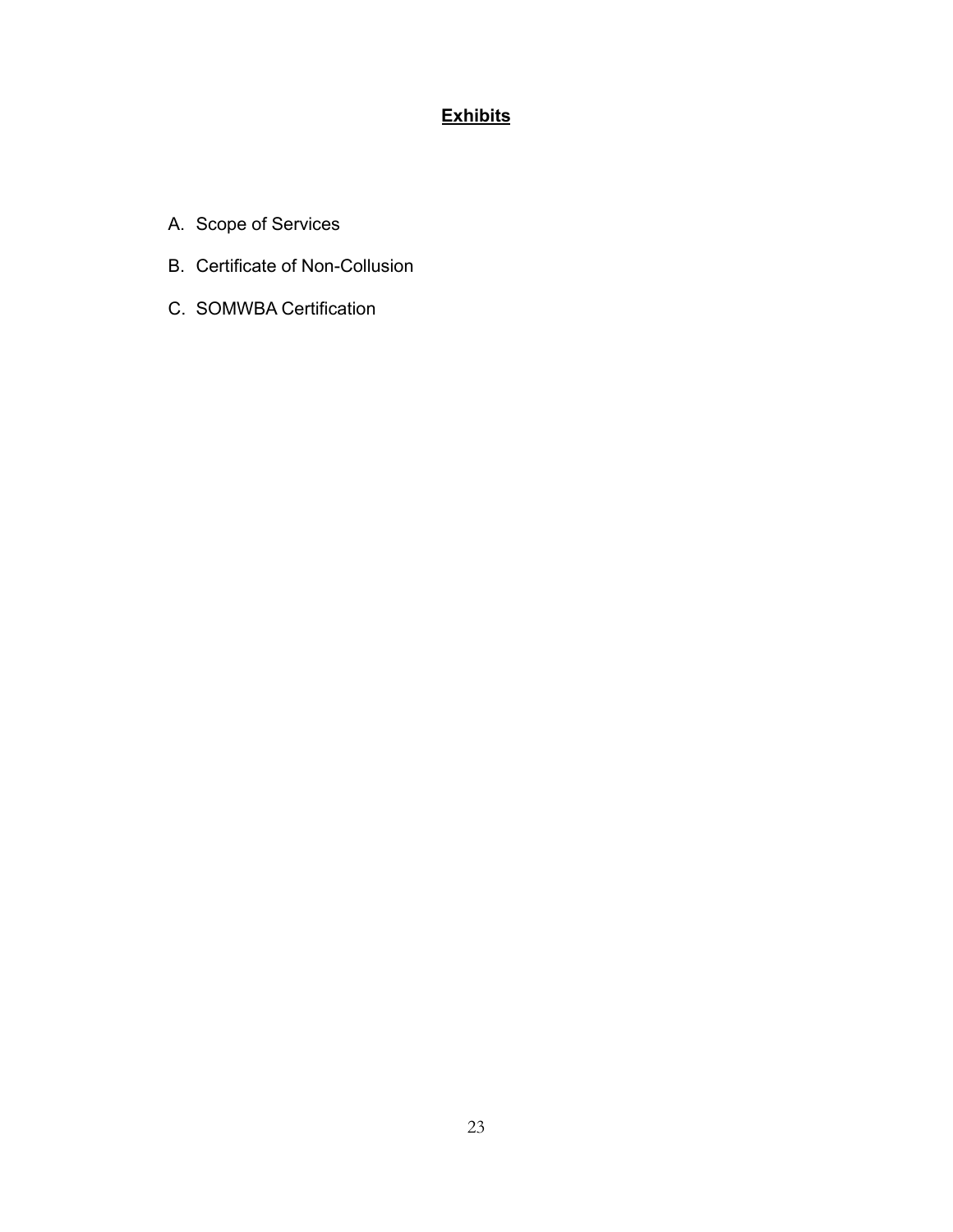# **Exhibit A**

# **Scope of Services**

- Phase 1, Task 1: Establish a Master Plan Working Group, a Process for Transparency and Approval, and Initiate the Project (A minimum of three meetings)
	- o The contracted Planning Consultant will assist the Planning Board with recruitment of a Master Plan Working Group.
	- o The Consultant will assist the Planning Board on a process for maintaining transparency with stakeholders and for determining the final approval process.
	- o The Consultant will review Zoning Bylaws and documents to be referenced as listed in this project scope or identified during the planning process.
	- o The Consultant will facilitate a Working Group meeting to discuss the scope of work, timeline, roles and responsibilities.
	- o The Working Group will provide previous planning documents for meeting review, and the groups will tour key sites and spaces in town with the Consultant.
- Phase 2, Task 2: Existing Conditions (A minimum of three meetings)
	- o The Consultant will facilitate Working Group development of a baseline understanding of existing conditions to organize their research.
	- o The Consultant will create a plan for the visioning process in the next task, including collaboration with the Working Group to identify the optimal number of meetings needed for Phase 2.
	- $\circ$  The consultant will include a suggested list of GIS format maps and other data to describe existing conditions as part of their proposal.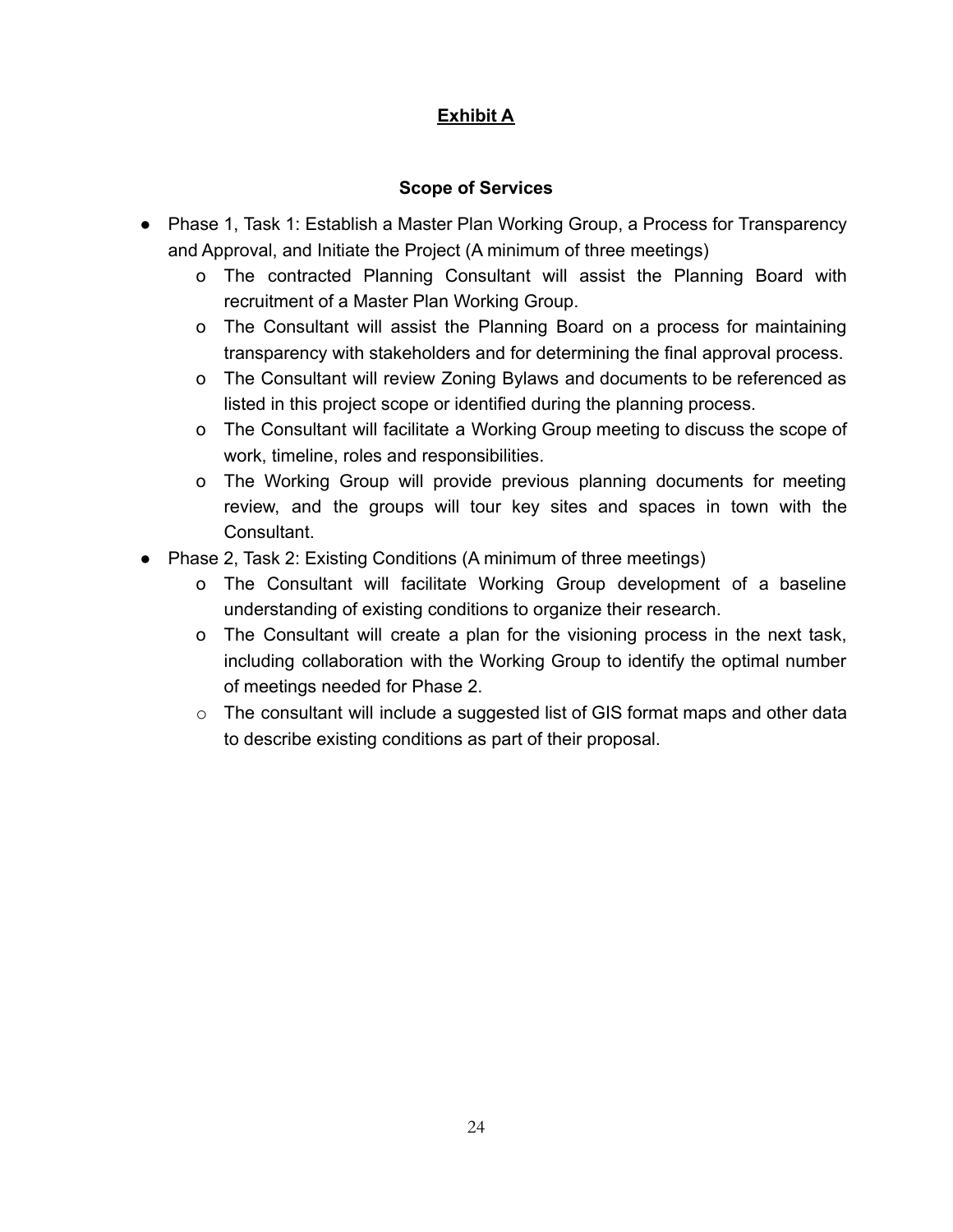# **Exhibit B**

## **Certificate of Non-Collusion**

The undersigned certifies under penalty of perjury that this bid or proposal has been made and submitted in good faith and without collusion or fraud with any other person. As used in this certification, the word "person" shall mean any natural person, business, partnership, corporation, union, committee, club or other organization, entity, or group of individuals.

Signature of person signing bid or proposal

\_\_\_\_\_\_\_\_\_\_\_\_\_\_\_\_\_\_\_\_\_\_\_\_\_\_\_\_\_\_\_\_\_\_\_\_\_\_\_\_\_

\_\_\_\_\_\_\_\_\_\_\_\_\_\_\_\_\_\_\_\_\_\_\_\_\_\_\_\_\_\_\_\_\_\_\_\_\_\_\_\_\_

\_\_\_\_\_\_\_\_\_\_\_\_\_\_\_\_\_\_\_\_\_\_\_\_\_\_\_\_\_\_\_\_\_\_\_\_\_\_\_\_\_

\_\_\_\_\_\_\_\_\_\_\_\_\_\_\_\_\_\_\_\_\_\_\_\_\_\_\_\_\_\_\_\_\_\_\_\_\_\_\_\_

Printed Name of person and title

Company name

Date